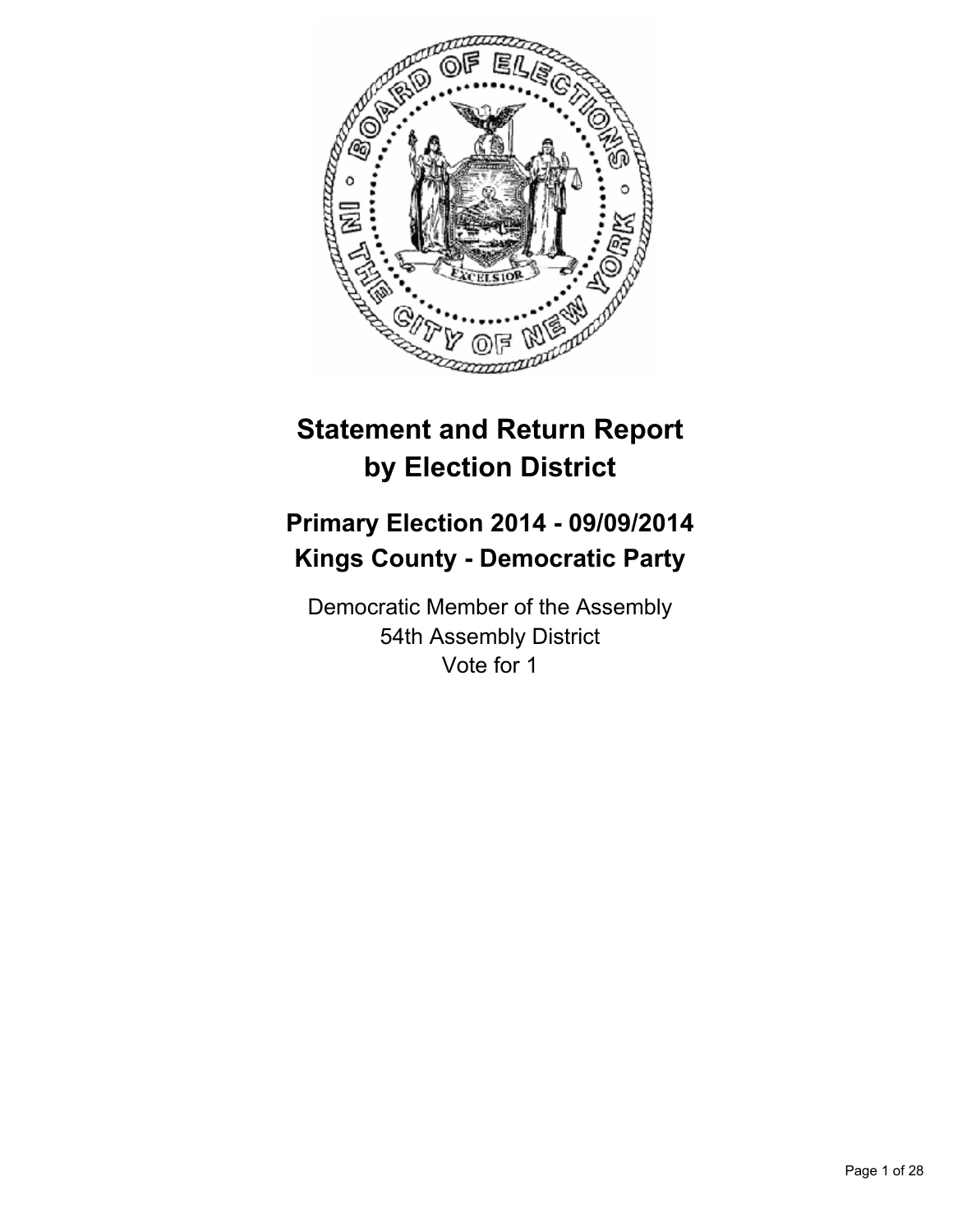

| <b>PUBLIC COUNTER</b>                                    | 14 |
|----------------------------------------------------------|----|
| <b>EMERGENCY</b>                                         | 0  |
| ABSENTEE/MILITARY                                        | 0  |
| <b>FEDERAL</b>                                           | 0  |
| <b>AFFIDAVIT</b>                                         | 0  |
| <b>Total Ballots</b>                                     | 14 |
| Less - Inapplicable Federal/Special Presidential Ballots | 0  |
| <b>Total Applicable Ballots</b>                          | 14 |
| ERIK MARTIN DILAN                                        | 4  |
| KIMBERLY COUNCIL                                         | 8  |
| LATRICE WALKER (WRITE-IN)                                | 1  |
| <b>Total Votes</b>                                       | 13 |
| Unrecorded                                               | 1  |

# **002/54**

| <b>PUBLIC COUNTER</b>                                    | 44 |
|----------------------------------------------------------|----|
| <b>EMERGENCY</b>                                         | 0  |
| ABSENTEE/MILITARY                                        | 0  |
| <b>FEDERAL</b>                                           | 0  |
| <b>AFFIDAVIT</b>                                         | 0  |
| <b>Total Ballots</b>                                     | 44 |
| Less - Inapplicable Federal/Special Presidential Ballots | 0  |
| <b>Total Applicable Ballots</b>                          | 44 |
| ERIK MARTIN DILAN                                        | 13 |
| KIMBERLY COUNCIL                                         | 28 |
| <b>Total Votes</b>                                       | 41 |
| Unrecorded                                               | 3  |

| PUBLIC COUNTER                                           | 53 |
|----------------------------------------------------------|----|
| <b>EMERGENCY</b>                                         | 0  |
| ABSENTEE/MILITARY                                        |    |
| <b>FEDERAL</b>                                           | 0  |
| <b>AFFIDAVIT</b>                                         |    |
| <b>Total Ballots</b>                                     | 55 |
| Less - Inapplicable Federal/Special Presidential Ballots | 0  |
| <b>Total Applicable Ballots</b>                          | 55 |
| <b>ERIK MARTIN DILAN</b>                                 | 18 |
| KIMBERLY COUNCIL                                         | 30 |
| <b>Total Votes</b>                                       | 48 |
| Unrecorded                                               | 7  |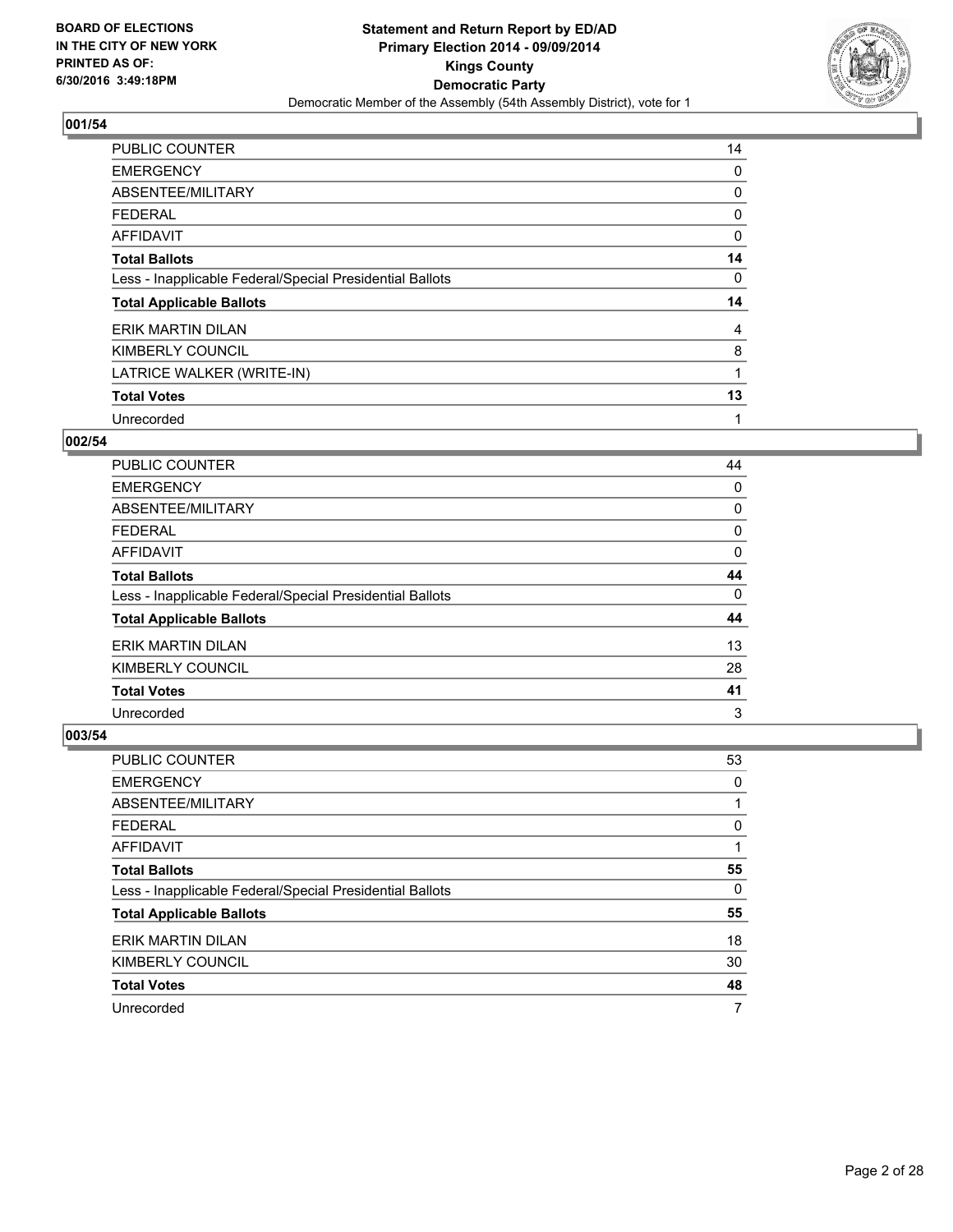

| <b>PUBLIC COUNTER</b>                                    | 101 |
|----------------------------------------------------------|-----|
| <b>EMERGENCY</b>                                         | 0   |
| ABSENTEE/MILITARY                                        | 0   |
| <b>FEDERAL</b>                                           | 0   |
| <b>AFFIDAVIT</b>                                         | 2   |
| <b>Total Ballots</b>                                     | 103 |
| Less - Inapplicable Federal/Special Presidential Ballots | 0   |
| <b>Total Applicable Ballots</b>                          | 103 |
| ERIK MARTIN DILAN                                        | 35  |
| KIMBERLY COUNCIL                                         | 60  |
| <b>Total Votes</b>                                       | 95  |
| Unrecorded                                               | 8   |

#### **005/54**

| <b>PUBLIC COUNTER</b>                                    | 5              |
|----------------------------------------------------------|----------------|
| <b>EMERGENCY</b>                                         | 0              |
| ABSENTEE/MILITARY                                        | 0              |
| <b>FEDERAL</b>                                           | 0              |
| <b>AFFIDAVIT</b>                                         | 0              |
| <b>Total Ballots</b>                                     | 5              |
| Less - Inapplicable Federal/Special Presidential Ballots | 0              |
| <b>Total Applicable Ballots</b>                          | 5              |
| ERIK MARTIN DILAN                                        | $\overline{2}$ |
| KIMBERLY COUNCIL                                         | 2              |
| <b>Total Votes</b>                                       | 4              |
| Unrecorded                                               |                |
|                                                          |                |

| PUBLIC COUNTER                                           | 8 |
|----------------------------------------------------------|---|
| <b>EMERGENCY</b>                                         | 0 |
| ABSENTEE/MILITARY                                        | 0 |
| <b>FEDERAL</b>                                           | 0 |
| <b>AFFIDAVIT</b>                                         | 0 |
| <b>Total Ballots</b>                                     | 8 |
| Less - Inapplicable Federal/Special Presidential Ballots | 0 |
| <b>Total Applicable Ballots</b>                          | 8 |
| ERIK MARTIN DILAN                                        | 5 |
| KIMBERLY COUNCIL                                         |   |
| <b>Total Votes</b>                                       | 6 |
| Unrecorded                                               | 2 |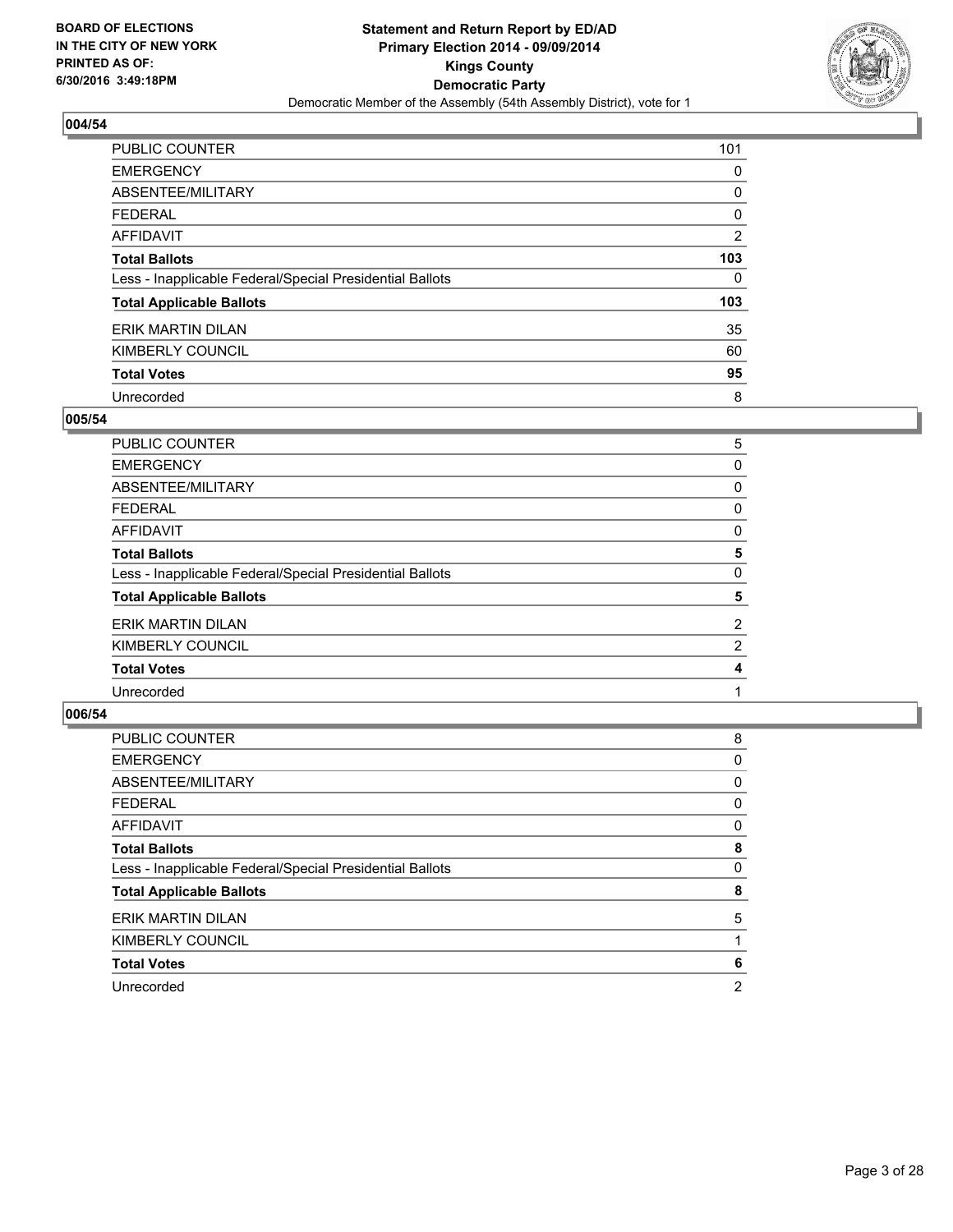

| <b>PUBLIC COUNTER</b>                                    | 49 |
|----------------------------------------------------------|----|
| <b>EMERGENCY</b>                                         | 0  |
| ABSENTEE/MILITARY                                        |    |
| <b>FEDERAL</b>                                           | 0  |
| AFFIDAVIT                                                | 0  |
| <b>Total Ballots</b>                                     | 50 |
| Less - Inapplicable Federal/Special Presidential Ballots | 0  |
| <b>Total Applicable Ballots</b>                          | 50 |
| ERIK MARTIN DILAN                                        | 17 |
| KIMBERLY COUNCIL                                         | 29 |
| <b>Total Votes</b>                                       | 46 |
| Unrecorded                                               | 4  |

#### **008/54**

| <b>PUBLIC COUNTER</b>                                    | 58 |
|----------------------------------------------------------|----|
| <b>EMERGENCY</b>                                         | 0  |
| ABSENTEE/MILITARY                                        | 0  |
| <b>FEDERAL</b>                                           | 0  |
| AFFIDAVIT                                                | 0  |
| <b>Total Ballots</b>                                     | 58 |
| Less - Inapplicable Federal/Special Presidential Ballots | 0  |
| <b>Total Applicable Ballots</b>                          | 58 |
| <b>ERIK MARTIN DILAN</b>                                 | 34 |
| KIMBERLY COUNCIL                                         | 20 |
| DEONN J, FOSTER (WRITE-IN)                               |    |
| <b>Total Votes</b>                                       | 55 |
| Unrecorded                                               | 3  |

| <b>PUBLIC COUNTER</b>                                    | 28 |
|----------------------------------------------------------|----|
| <b>EMERGENCY</b>                                         | 0  |
| ABSENTEE/MILITARY                                        |    |
| <b>FEDERAL</b>                                           | 0  |
| AFFIDAVIT                                                |    |
| <b>Total Ballots</b>                                     | 30 |
| Less - Inapplicable Federal/Special Presidential Ballots | 0  |
| <b>Total Applicable Ballots</b>                          | 30 |
| ERIK MARTIN DILAN                                        | 12 |
| KIMBERLY COUNCIL                                         | 17 |
| <b>Total Votes</b>                                       | 29 |
| Unrecorded                                               | 1  |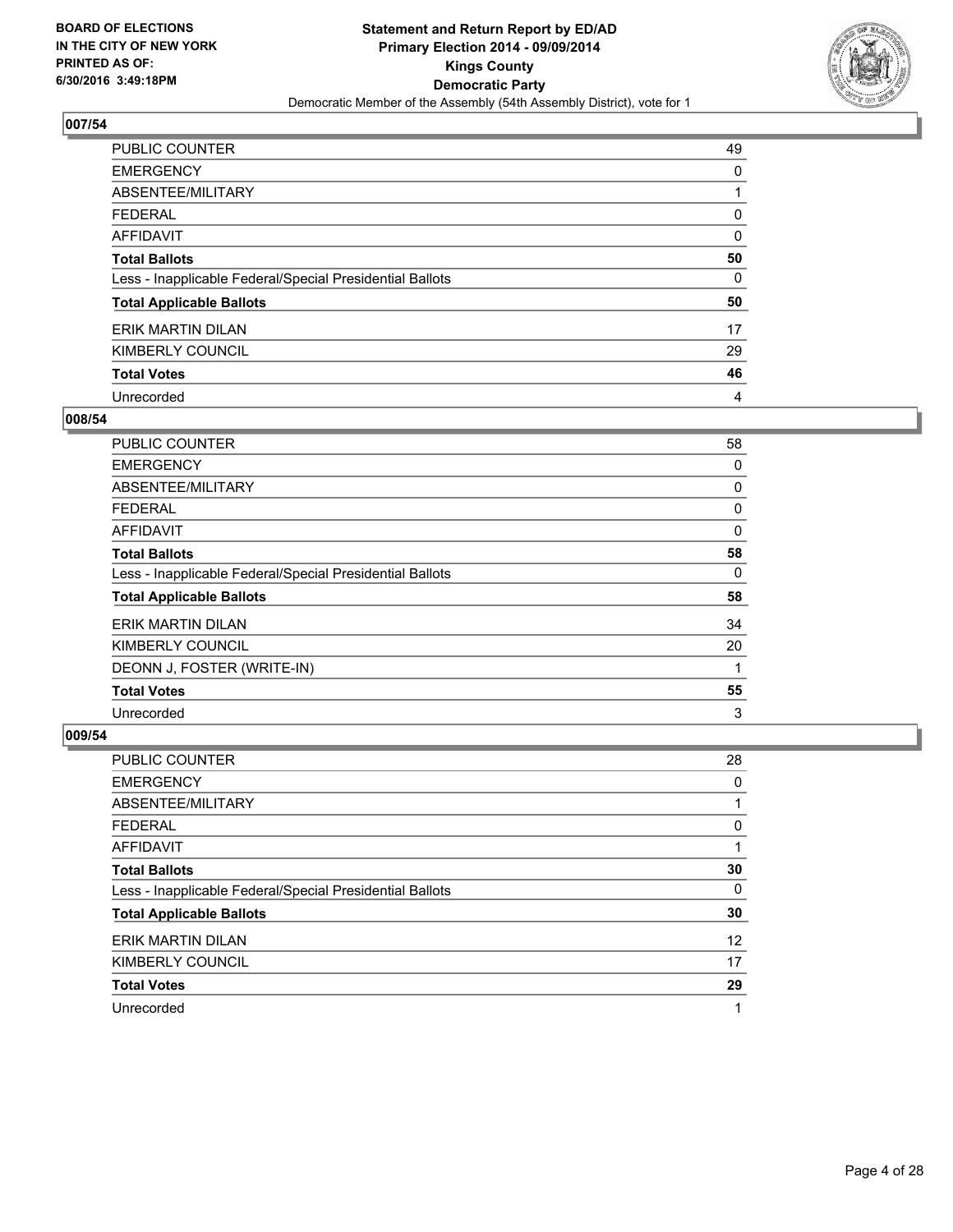

| <b>PUBLIC COUNTER</b>                                    | 44 |
|----------------------------------------------------------|----|
| <b>EMERGENCY</b>                                         | 0  |
| ABSENTEE/MILITARY                                        | 0  |
| <b>FEDERAL</b>                                           | 0  |
| <b>AFFIDAVIT</b>                                         | 0  |
| <b>Total Ballots</b>                                     | 44 |
| Less - Inapplicable Federal/Special Presidential Ballots | 0  |
| <b>Total Applicable Ballots</b>                          | 44 |
| ERIK MARTIN DILAN                                        | 15 |
| KIMBERLY COUNCIL                                         | 26 |
| <b>Total Votes</b>                                       | 41 |
| Unrecorded                                               | 3  |

#### **011/54**

| <b>PUBLIC COUNTER</b>                                    | 59 |
|----------------------------------------------------------|----|
| <b>EMERGENCY</b>                                         | 0  |
| ABSENTEE/MILITARY                                        |    |
| <b>FEDERAL</b>                                           | 0  |
| <b>AFFIDAVIT</b>                                         |    |
| <b>Total Ballots</b>                                     | 61 |
| Less - Inapplicable Federal/Special Presidential Ballots | 0  |
| <b>Total Applicable Ballots</b>                          | 61 |
| <b>ERIK MARTIN DILAN</b>                                 | 23 |
| KIMBERLY COUNCIL                                         | 31 |
| <b>Total Votes</b>                                       | 54 |
| Unrecorded                                               | 7  |

| <b>PUBLIC COUNTER</b>                                    | 34 |
|----------------------------------------------------------|----|
| <b>EMERGENCY</b>                                         | 0  |
| ABSENTEE/MILITARY                                        |    |
| <b>FEDERAL</b>                                           | 0  |
| <b>AFFIDAVIT</b>                                         | 0  |
| <b>Total Ballots</b>                                     | 35 |
| Less - Inapplicable Federal/Special Presidential Ballots | 0  |
| <b>Total Applicable Ballots</b>                          | 35 |
| <b>ERIK MARTIN DILAN</b>                                 | 13 |
| KIMBERLY COUNCIL                                         | 11 |
| UNATTRIBUTABLE WRITE-IN (WRITE-IN)                       |    |
| <b>Total Votes</b>                                       | 25 |
| Unrecorded                                               | 10 |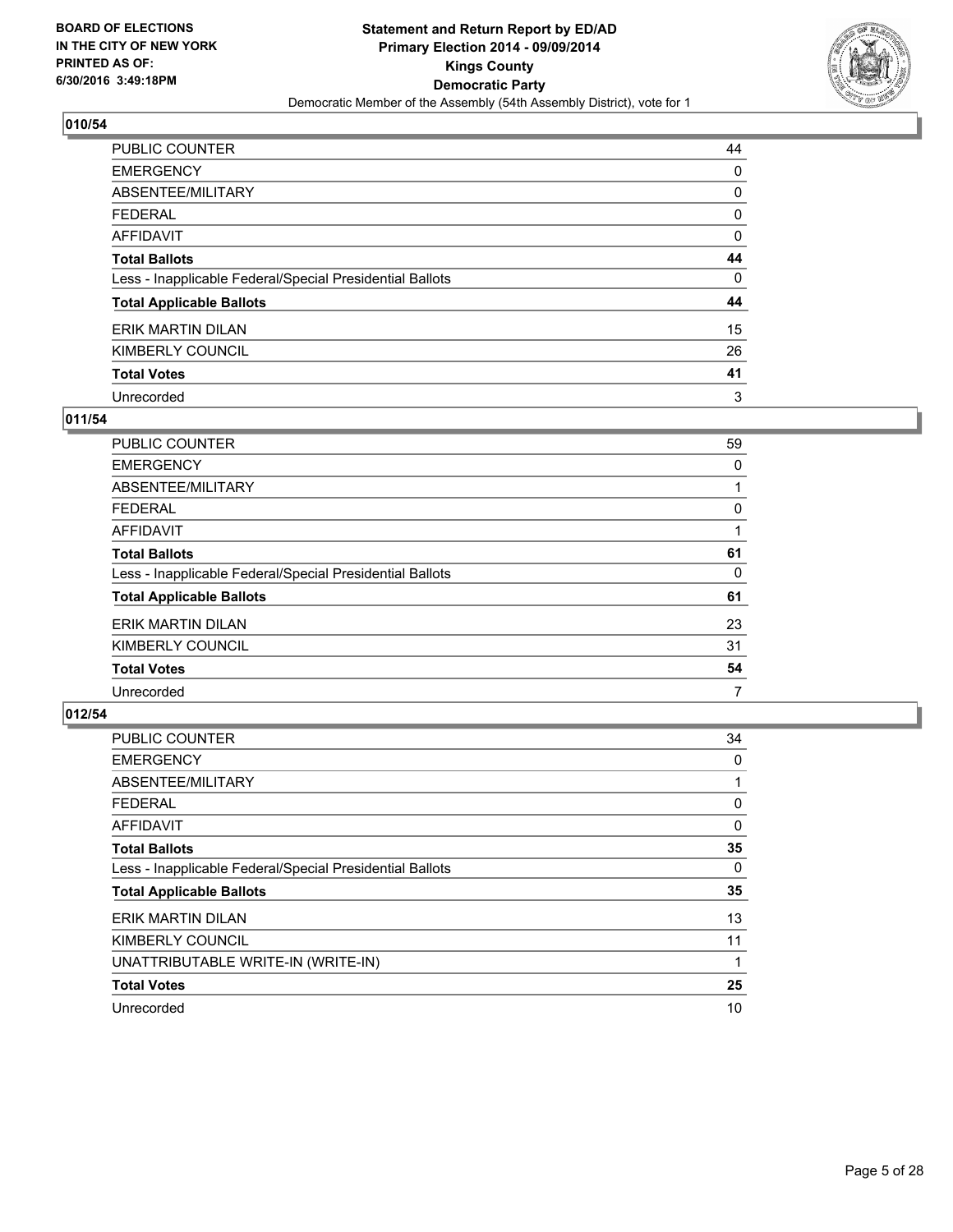

| <b>PUBLIC COUNTER</b>                                    | 41 |
|----------------------------------------------------------|----|
| <b>EMERGENCY</b>                                         | 0  |
| ABSENTEE/MILITARY                                        | 0  |
| <b>FEDERAL</b>                                           | 0  |
| <b>AFFIDAVIT</b>                                         | 0  |
| <b>Total Ballots</b>                                     | 41 |
| Less - Inapplicable Federal/Special Presidential Ballots | 0  |
| <b>Total Applicable Ballots</b>                          | 41 |
| ERIK MARTIN DILAN                                        | 32 |
| KIMBERLY COUNCIL                                         | 6  |
| <b>Total Votes</b>                                       | 38 |
| Unrecorded                                               | 3  |

#### **014/54**

| <b>PUBLIC COUNTER</b>                                    | 4 |
|----------------------------------------------------------|---|
| <b>EMERGENCY</b>                                         | 0 |
| ABSENTEE/MILITARY                                        | 0 |
| <b>FEDERAL</b>                                           | 0 |
| <b>AFFIDAVIT</b>                                         | 0 |
| <b>Total Ballots</b>                                     | 4 |
| Less - Inapplicable Federal/Special Presidential Ballots | 0 |
| <b>Total Applicable Ballots</b>                          | 4 |
| <b>ERIK MARTIN DILAN</b>                                 | 0 |
| KIMBERLY COUNCIL                                         | 3 |
| <b>Total Votes</b>                                       | 3 |
| Unrecorded                                               |   |
|                                                          |   |

| <b>PUBLIC COUNTER</b>                                    | 31 |
|----------------------------------------------------------|----|
| <b>EMERGENCY</b>                                         | 0  |
| ABSENTEE/MILITARY                                        | 0  |
| <b>FEDERAL</b>                                           | 0  |
| <b>AFFIDAVIT</b>                                         | 0  |
| <b>Total Ballots</b>                                     | 31 |
| Less - Inapplicable Federal/Special Presidential Ballots | 0  |
| <b>Total Applicable Ballots</b>                          | 31 |
| ERIK MARTIN DILAN                                        | 11 |
| KIMBERLY COUNCIL                                         | 19 |
| <b>Total Votes</b>                                       | 30 |
| Unrecorded                                               |    |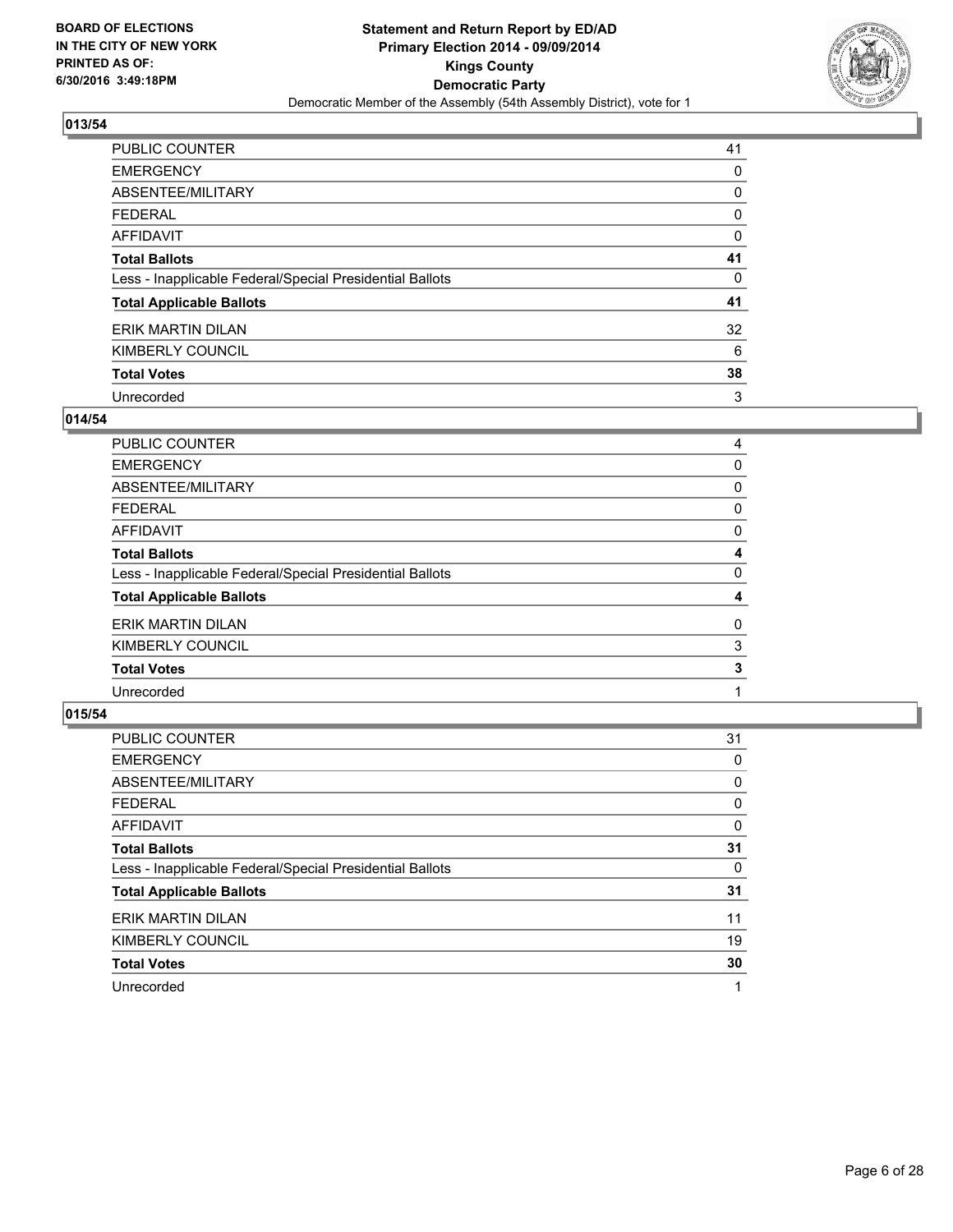

| PUBLIC COUNTER                                           | 0            |
|----------------------------------------------------------|--------------|
| EMERGENCY                                                | 0            |
| ABSENTEE/MILITARY                                        | 0            |
| FEDERAL                                                  | $\Omega$     |
| AFFIDAVIT                                                | 0            |
| <b>Total Ballots</b>                                     | 0            |
| Less - Inapplicable Federal/Special Presidential Ballots | $\mathbf{0}$ |
| <b>Total Applicable Ballots</b>                          | 0            |
| ERIK MARTIN DILAN                                        | $\mathbf{0}$ |
| KIMBERLY COUNCIL                                         | 0            |
| <b>Total Votes</b>                                       | 0            |

## **017/54**

| PUBLIC COUNTER                                           | 5              |
|----------------------------------------------------------|----------------|
| EMERGENCY                                                | 0              |
| ABSENTEE/MILITARY                                        | 0              |
| FEDERAL                                                  | 0              |
| AFFIDAVIT                                                | 0              |
| <b>Total Ballots</b>                                     | 5              |
| Less - Inapplicable Federal/Special Presidential Ballots | 0              |
| <b>Total Applicable Ballots</b>                          | 5              |
| ERIK MARTIN DILAN                                        | $\overline{2}$ |
| KIMBERLY COUNCIL                                         | 3              |
| <b>Total Votes</b>                                       | 5              |
|                                                          |                |

| PUBLIC COUNTER                                           | 2            |
|----------------------------------------------------------|--------------|
| <b>EMERGENCY</b>                                         | 0            |
| ABSENTEE/MILITARY                                        | 0            |
| <b>FEDERAL</b>                                           | 0            |
| AFFIDAVIT                                                | 0            |
| <b>Total Ballots</b>                                     | $\mathbf{2}$ |
| Less - Inapplicable Federal/Special Presidential Ballots | 0            |
| <b>Total Applicable Ballots</b>                          | 2            |
| <b>ERIK MARTIN DILAN</b>                                 |              |
| KIMBERLY COUNCIL                                         |              |
| <b>Total Votes</b>                                       | 2            |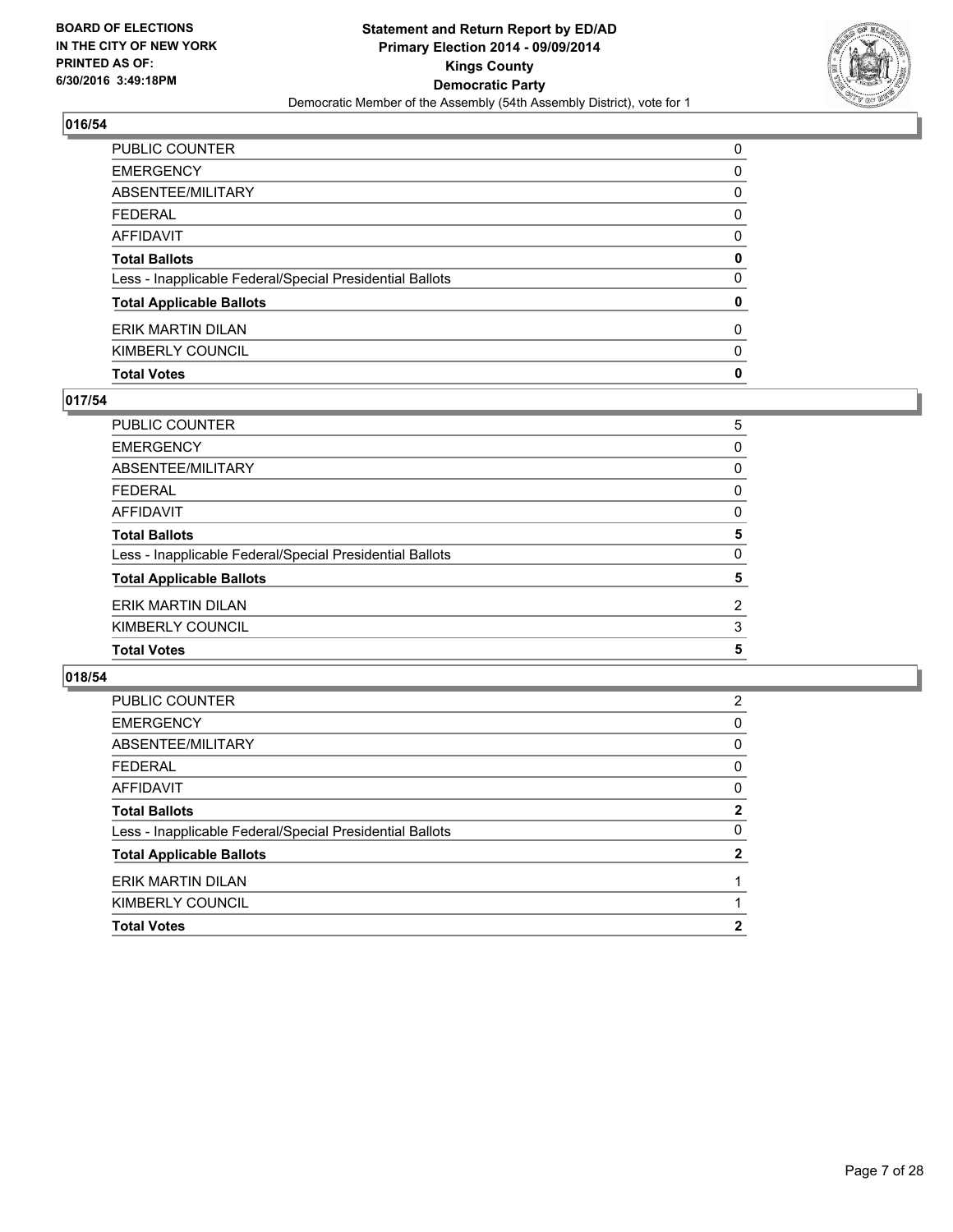

| <b>PUBLIC COUNTER</b>                                    | 71 |
|----------------------------------------------------------|----|
| <b>EMERGENCY</b>                                         | 0  |
| ABSENTEE/MILITARY                                        |    |
| <b>FEDERAL</b>                                           | 0  |
| <b>AFFIDAVIT</b>                                         | 0  |
| <b>Total Ballots</b>                                     | 72 |
| Less - Inapplicable Federal/Special Presidential Ballots | 0  |
| <b>Total Applicable Ballots</b>                          | 72 |
| <b>ERIK MARTIN DILAN</b>                                 | 48 |
| KIMBERLY COUNCIL                                         | 19 |
| <b>Total Votes</b>                                       | 67 |
| Unrecorded                                               | 5  |

#### **020/54**

| PUBLIC COUNTER                                           | 60 |
|----------------------------------------------------------|----|
| <b>EMERGENCY</b>                                         | 0  |
| ABSENTEE/MILITARY                                        |    |
| <b>FEDERAL</b>                                           | 0  |
| <b>AFFIDAVIT</b>                                         | 0  |
| <b>Total Ballots</b>                                     | 61 |
| Less - Inapplicable Federal/Special Presidential Ballots | 0  |
| <b>Total Applicable Ballots</b>                          | 61 |
| ERIK MARTIN DILAN                                        | 39 |
| KIMBERLY COUNCIL                                         | 18 |
| <b>Total Votes</b>                                       | 57 |
| Unrecorded                                               | 4  |
|                                                          |    |

| PUBLIC COUNTER                                           | 74 |
|----------------------------------------------------------|----|
| <b>EMERGENCY</b>                                         | 0  |
| ABSENTEE/MILITARY                                        |    |
| <b>FEDERAL</b>                                           | 0  |
| <b>AFFIDAVIT</b>                                         | 0  |
| <b>Total Ballots</b>                                     | 75 |
| Less - Inapplicable Federal/Special Presidential Ballots | 0  |
| <b>Total Applicable Ballots</b>                          | 75 |
| ERIK MARTIN DILAN                                        | 45 |
| KIMBERLY COUNCIL                                         | 27 |
| <b>Total Votes</b>                                       | 72 |
| Unrecorded                                               | 3  |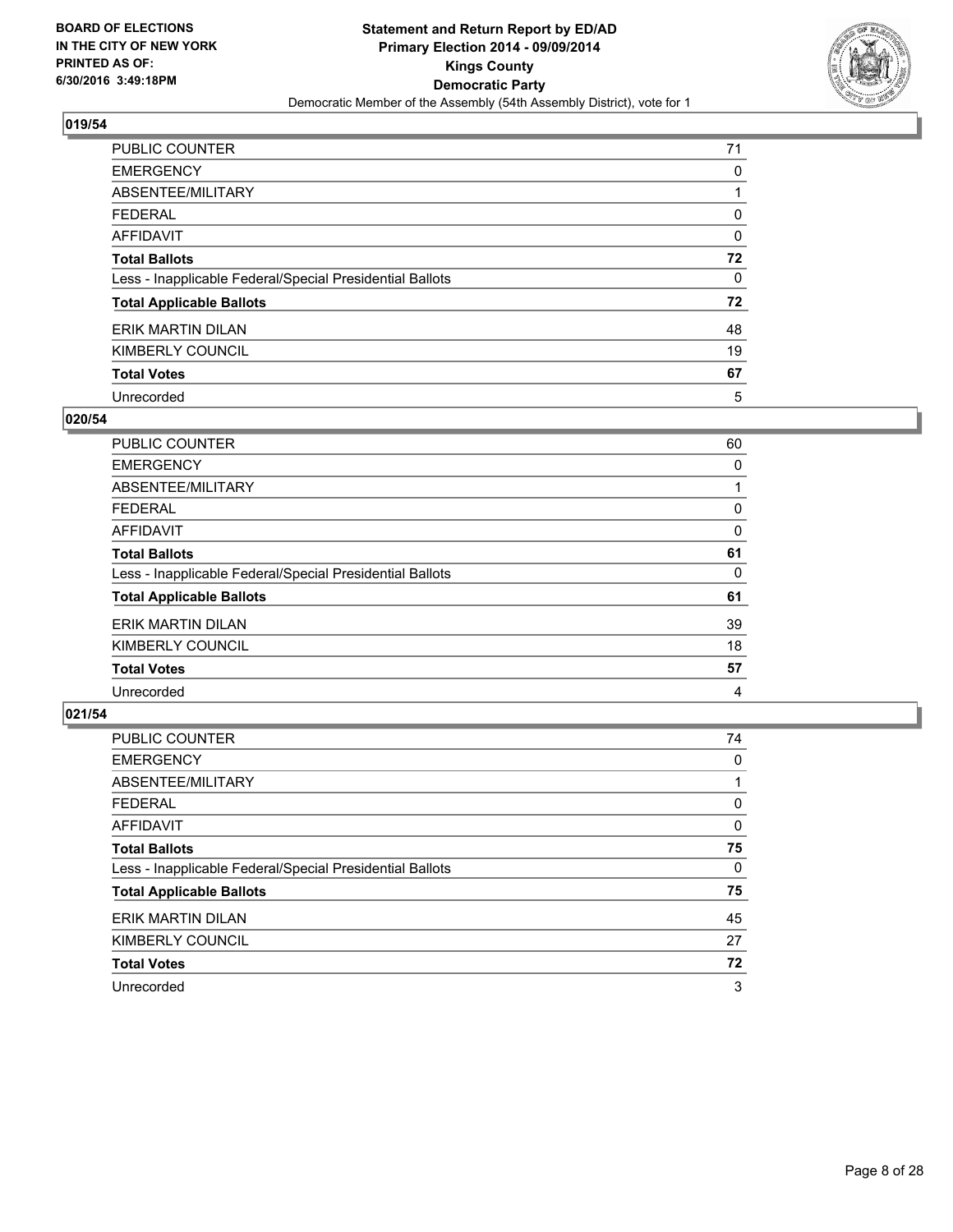

| <b>PUBLIC COUNTER</b>                                    | 36 |
|----------------------------------------------------------|----|
| <b>EMERGENCY</b>                                         | 0  |
| ABSENTEE/MILITARY                                        | 0  |
| <b>FEDERAL</b>                                           | 0  |
| <b>AFFIDAVIT</b>                                         |    |
| <b>Total Ballots</b>                                     | 37 |
| Less - Inapplicable Federal/Special Presidential Ballots | 0  |
| <b>Total Applicable Ballots</b>                          | 37 |
| <b>ERIK MARTIN DILAN</b>                                 | 22 |
| KIMBERLY COUNCIL                                         | 11 |
| <b>Total Votes</b>                                       | 33 |
| Unrecorded                                               | 4  |

#### **023/54**

| <b>PUBLIC COUNTER</b>                                    | 44 |
|----------------------------------------------------------|----|
| <b>EMERGENCY</b>                                         | 0  |
| ABSENTEE/MILITARY                                        |    |
| <b>FEDERAL</b>                                           | 0  |
| AFFIDAVIT                                                |    |
| <b>Total Ballots</b>                                     | 46 |
| Less - Inapplicable Federal/Special Presidential Ballots | 0  |
| <b>Total Applicable Ballots</b>                          | 46 |
| <b>ERIK MARTIN DILAN</b>                                 | 33 |
| KIMBERLY COUNCIL                                         | 11 |
| UNATTRIBUTABLE WRITE-IN (WRITE-IN)                       |    |
| <b>Total Votes</b>                                       | 45 |
| Unrecorded                                               | 1  |

| <b>PUBLIC COUNTER</b>                                    | 20 |
|----------------------------------------------------------|----|
| <b>EMERGENCY</b>                                         | 0  |
| ABSENTEE/MILITARY                                        | 0  |
| FEDERAL                                                  | 0  |
| AFFIDAVIT                                                | 0  |
| <b>Total Ballots</b>                                     | 20 |
| Less - Inapplicable Federal/Special Presidential Ballots | 0  |
| <b>Total Applicable Ballots</b>                          | 20 |
| ERIK MARTIN DILAN                                        | 17 |
| KIMBERLY COUNCIL                                         | 2  |
| <b>Total Votes</b>                                       | 19 |
| Unrecorded                                               | 1  |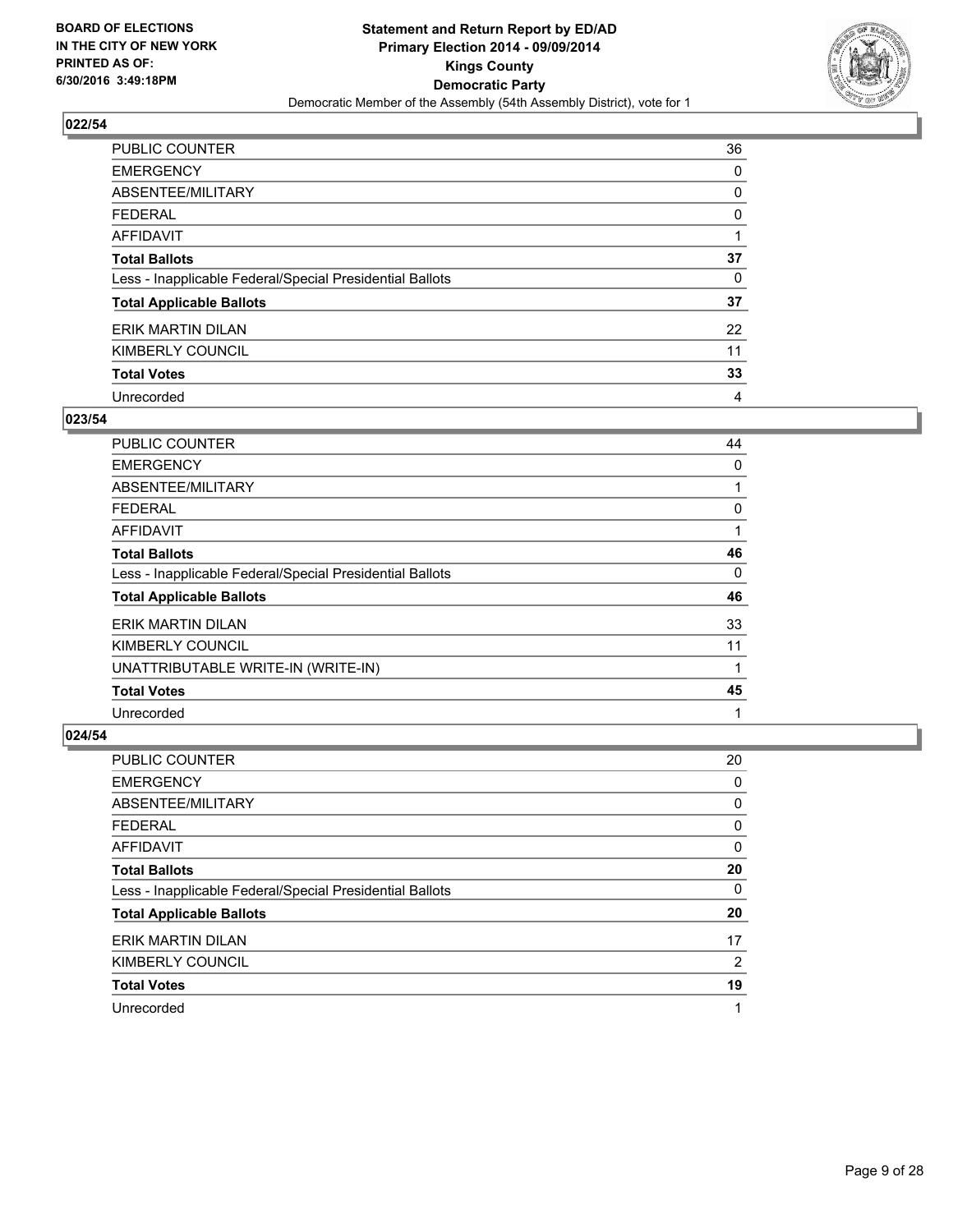

| <b>PUBLIC COUNTER</b>                                    | 15 |
|----------------------------------------------------------|----|
| <b>EMERGENCY</b>                                         | 0  |
| ABSENTEE/MILITARY                                        | 0  |
| <b>FEDERAL</b>                                           | 0  |
| AFFIDAVIT                                                | 1  |
| <b>Total Ballots</b>                                     | 16 |
| Less - Inapplicable Federal/Special Presidential Ballots | 0  |
| <b>Total Applicable Ballots</b>                          | 16 |
| ERIK MARTIN DILAN                                        | 6  |
| KIMBERLY COUNCIL                                         | 4  |
| <b>Total Votes</b>                                       | 10 |
| Unrecorded                                               | 6  |
|                                                          |    |

# **026/54 COMBINED into: 015/54**

# **027/54**

| <b>PUBLIC COUNTER</b>                                    | 40             |
|----------------------------------------------------------|----------------|
| <b>EMERGENCY</b>                                         | 0              |
| ABSENTEE/MILITARY                                        |                |
| <b>FEDERAL</b>                                           | 0              |
| AFFIDAVIT                                                | 0              |
| <b>Total Ballots</b>                                     | 41             |
| Less - Inapplicable Federal/Special Presidential Ballots | 0              |
| <b>Total Applicable Ballots</b>                          | 41             |
| ERIK MARTIN DILAN                                        | 13             |
| KIMBERLY COUNCIL                                         | 26             |
| <b>Total Votes</b>                                       | 39             |
| Unrecorded                                               | $\overline{2}$ |

| PUBLIC COUNTER                                           | 66 |
|----------------------------------------------------------|----|
| <b>EMERGENCY</b>                                         | 0  |
| <b>ABSENTEE/MILITARY</b>                                 | 3  |
| <b>FEDERAL</b>                                           | 0  |
| <b>AFFIDAVIT</b>                                         | 0  |
| <b>Total Ballots</b>                                     | 69 |
| Less - Inapplicable Federal/Special Presidential Ballots | 0  |
| <b>Total Applicable Ballots</b>                          | 69 |
| ERIK MARTIN DILAN                                        | 42 |
| <b>KIMBERLY COUNCIL</b>                                  | 23 |
| <b>Total Votes</b>                                       | 65 |
| Unrecorded                                               | 4  |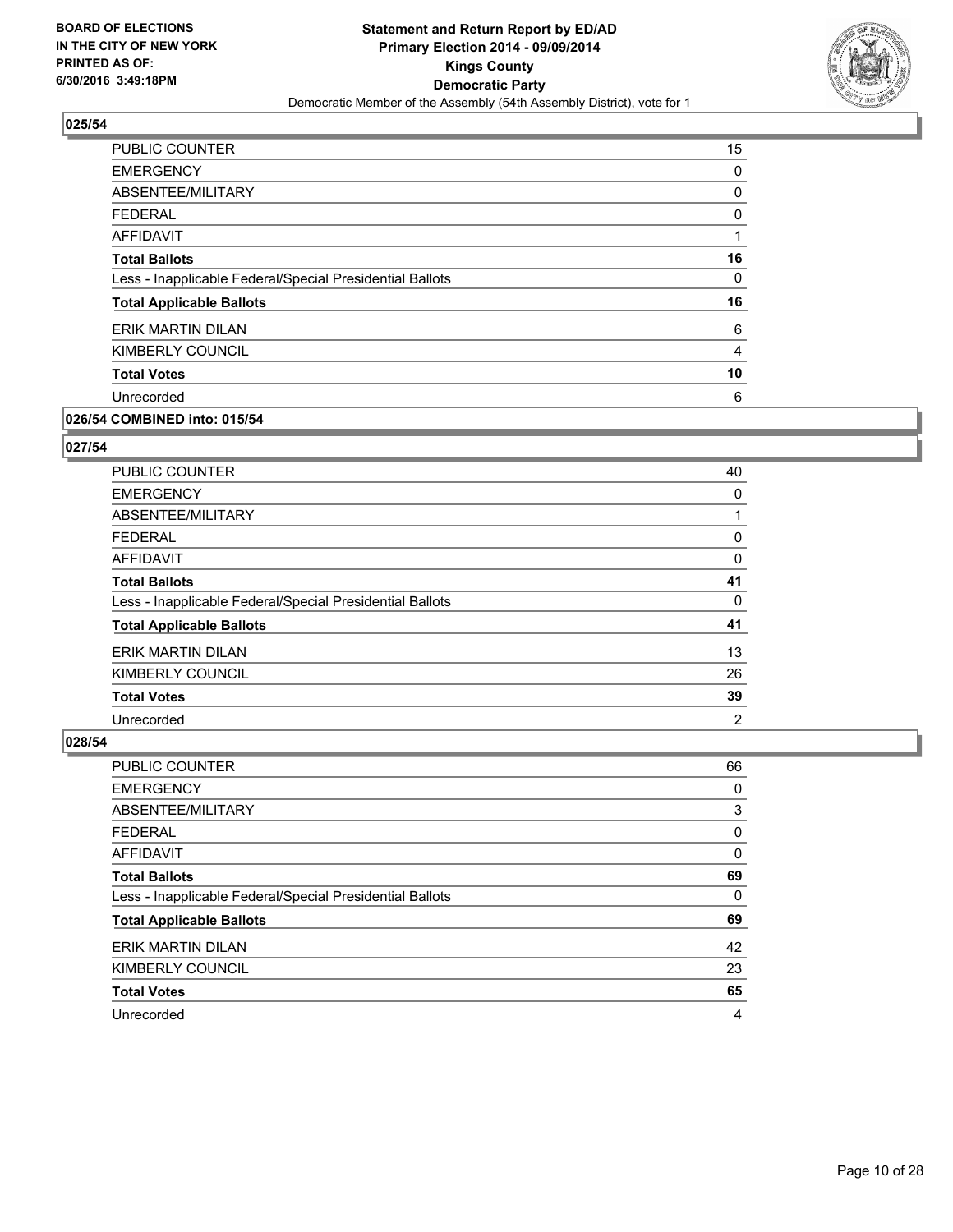

| <b>EMERGENCY</b>                                         | 0            |
|----------------------------------------------------------|--------------|
| ABSENTEE/MILITARY                                        | 0            |
| <b>FEDERAL</b>                                           | $\mathbf{0}$ |
| AFFIDAVIT                                                | 0            |
| <b>Total Ballots</b>                                     | 34           |
| Less - Inapplicable Federal/Special Presidential Ballots | $\mathbf{0}$ |
| <b>Total Applicable Ballots</b>                          | 34           |
| ERIK MARTIN DILAN                                        | 11           |
| KIMBERLY COUNCIL                                         | 23           |
| <b>Total Votes</b>                                       | 34           |

## **030/54**

| PUBLIC COUNTER                                           | 46 |
|----------------------------------------------------------|----|
| <b>EMERGENCY</b>                                         | 0  |
| ABSENTEE/MILITARY                                        | 3  |
| <b>FEDERAL</b>                                           | 0  |
| AFFIDAVIT                                                |    |
| <b>Total Ballots</b>                                     | 50 |
| Less - Inapplicable Federal/Special Presidential Ballots | 0  |
| <b>Total Applicable Ballots</b>                          | 50 |
| ERIK MARTIN DILAN                                        | 28 |
| KIMBERLY COUNCIL                                         | 17 |
| <b>Total Votes</b>                                       | 45 |
| Unrecorded                                               | 5  |
|                                                          |    |

| <b>PUBLIC COUNTER</b>                                    | 9 |
|----------------------------------------------------------|---|
| <b>EMERGENCY</b>                                         | 0 |
| ABSENTEE/MILITARY                                        | 0 |
| <b>FEDERAL</b>                                           | 0 |
| AFFIDAVIT                                                | 0 |
| <b>Total Ballots</b>                                     | 9 |
| Less - Inapplicable Federal/Special Presidential Ballots | 0 |
| <b>Total Applicable Ballots</b>                          | 9 |
| ERIK MARTIN DILAN                                        |   |
| KIMBERLY COUNCIL                                         |   |
| <b>Total Votes</b>                                       | 8 |
| Unrecorded                                               |   |
|                                                          |   |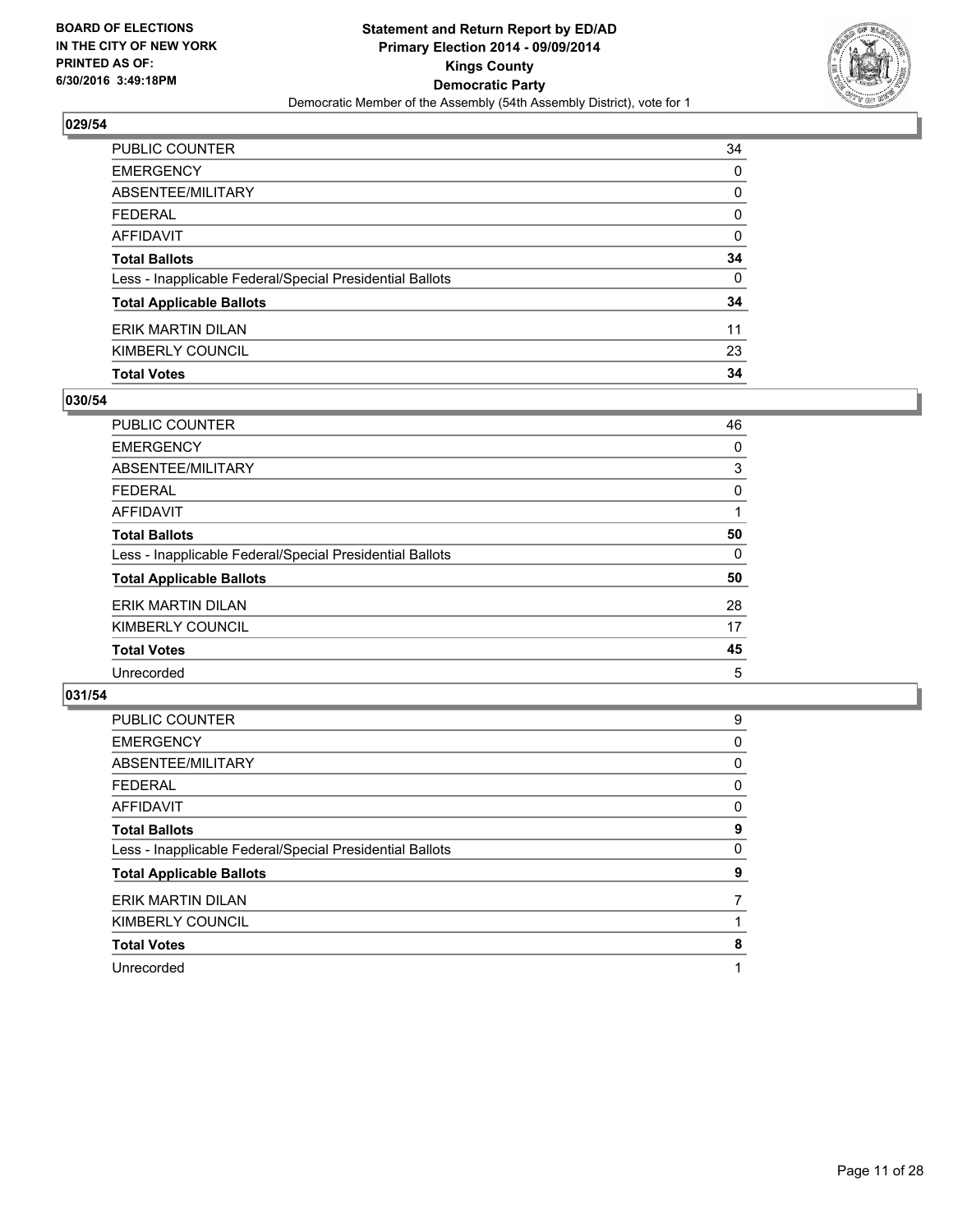

| <b>PUBLIC COUNTER</b>                                    | 59 |
|----------------------------------------------------------|----|
| <b>EMERGENCY</b>                                         | 0  |
| ABSENTEE/MILITARY                                        | 0  |
| <b>FEDERAL</b>                                           | 0  |
| <b>AFFIDAVIT</b>                                         | 0  |
| <b>Total Ballots</b>                                     | 59 |
| Less - Inapplicable Federal/Special Presidential Ballots | 0  |
| <b>Total Applicable Ballots</b>                          | 59 |
| ERIK MARTIN DILAN                                        | 34 |
| KIMBERLY COUNCIL                                         | 20 |
| <b>Total Votes</b>                                       | 54 |
| Unrecorded                                               | 5  |

#### **033/54**

| <b>PUBLIC COUNTER</b>                                    | 59 |
|----------------------------------------------------------|----|
| <b>EMERGENCY</b>                                         | 0  |
| ABSENTEE/MILITARY                                        | 0  |
| <b>FEDERAL</b>                                           | 0  |
| AFFIDAVIT                                                | 2  |
| <b>Total Ballots</b>                                     | 61 |
| Less - Inapplicable Federal/Special Presidential Ballots | 0  |
| <b>Total Applicable Ballots</b>                          | 61 |
| ERIK MARTIN DILAN                                        | 34 |
| KIMBERLY COUNCIL                                         | 20 |
| <b>Total Votes</b>                                       | 54 |
| Unrecorded                                               | 7  |

| <b>PUBLIC COUNTER</b>                                    | 67 |
|----------------------------------------------------------|----|
| <b>EMERGENCY</b>                                         | 0  |
| ABSENTEE/MILITARY                                        | 0  |
| <b>FEDERAL</b>                                           | 0  |
| <b>AFFIDAVIT</b>                                         | 0  |
| <b>Total Ballots</b>                                     | 67 |
| Less - Inapplicable Federal/Special Presidential Ballots | 0  |
| <b>Total Applicable Ballots</b>                          | 67 |
| ERIK MARTIN DILAN                                        | 52 |
| KIMBERLY COUNCIL                                         | 14 |
| <b>Total Votes</b>                                       | 66 |
| Unrecorded                                               |    |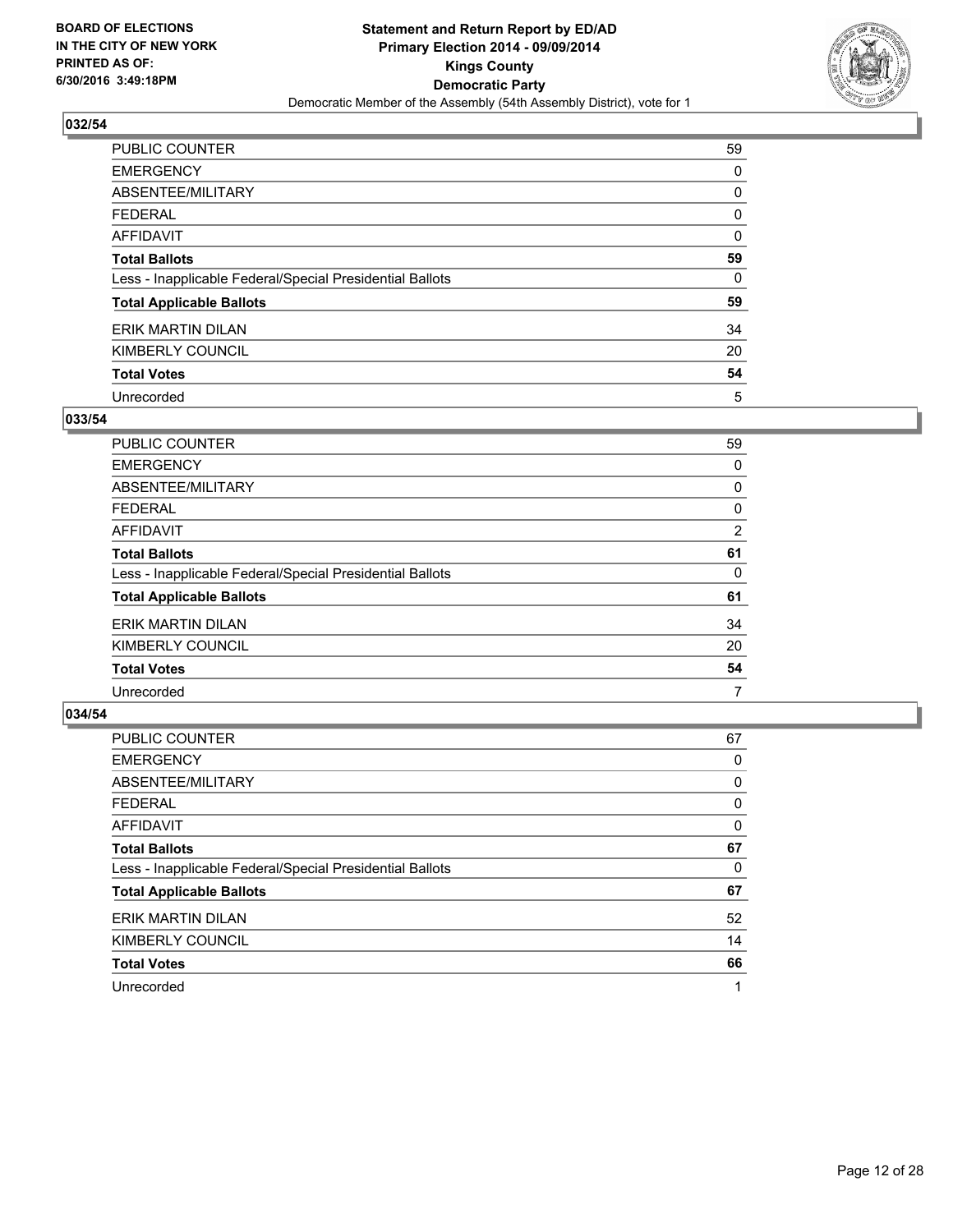

| <b>PUBLIC COUNTER</b>                                    | 57 |
|----------------------------------------------------------|----|
| <b>EMERGENCY</b>                                         | 0  |
| ABSENTEE/MILITARY                                        |    |
| <b>FEDERAL</b>                                           | 0  |
| <b>AFFIDAVIT</b>                                         |    |
| <b>Total Ballots</b>                                     | 59 |
| Less - Inapplicable Federal/Special Presidential Ballots | 0  |
| <b>Total Applicable Ballots</b>                          | 59 |
| ERIK MARTIN DILAN                                        | 33 |
| KIMBERLY COUNCIL                                         | 23 |
| <b>Total Votes</b>                                       | 56 |
| Unrecorded                                               | 3  |

#### **036/54**

| <b>PUBLIC COUNTER</b>                                    | 74 |
|----------------------------------------------------------|----|
| <b>EMERGENCY</b>                                         | 0  |
| ABSENTEE/MILITARY                                        | 0  |
| <b>FEDERAL</b>                                           | 0  |
| AFFIDAVIT                                                | 0  |
| <b>Total Ballots</b>                                     | 74 |
| Less - Inapplicable Federal/Special Presidential Ballots | 0  |
| <b>Total Applicable Ballots</b>                          | 74 |
| ERIK MARTIN DILAN                                        | 61 |
| KIMBERLY COUNCIL                                         | 12 |
| <b>Total Votes</b>                                       | 73 |
| Unrecorded                                               |    |
|                                                          |    |

| <b>PUBLIC COUNTER</b>                                    | 68 |
|----------------------------------------------------------|----|
| <b>EMERGENCY</b>                                         | 0  |
| ABSENTEE/MILITARY                                        | 4  |
| <b>FEDERAL</b>                                           | 0  |
| <b>AFFIDAVIT</b>                                         |    |
| <b>Total Ballots</b>                                     | 73 |
| Less - Inapplicable Federal/Special Presidential Ballots | 0  |
| <b>Total Applicable Ballots</b>                          | 73 |
| ERIK MARTIN DILAN                                        | 45 |
| KIMBERLY COUNCIL                                         | 24 |
| <b>Total Votes</b>                                       | 69 |
| Unrecorded                                               | 4  |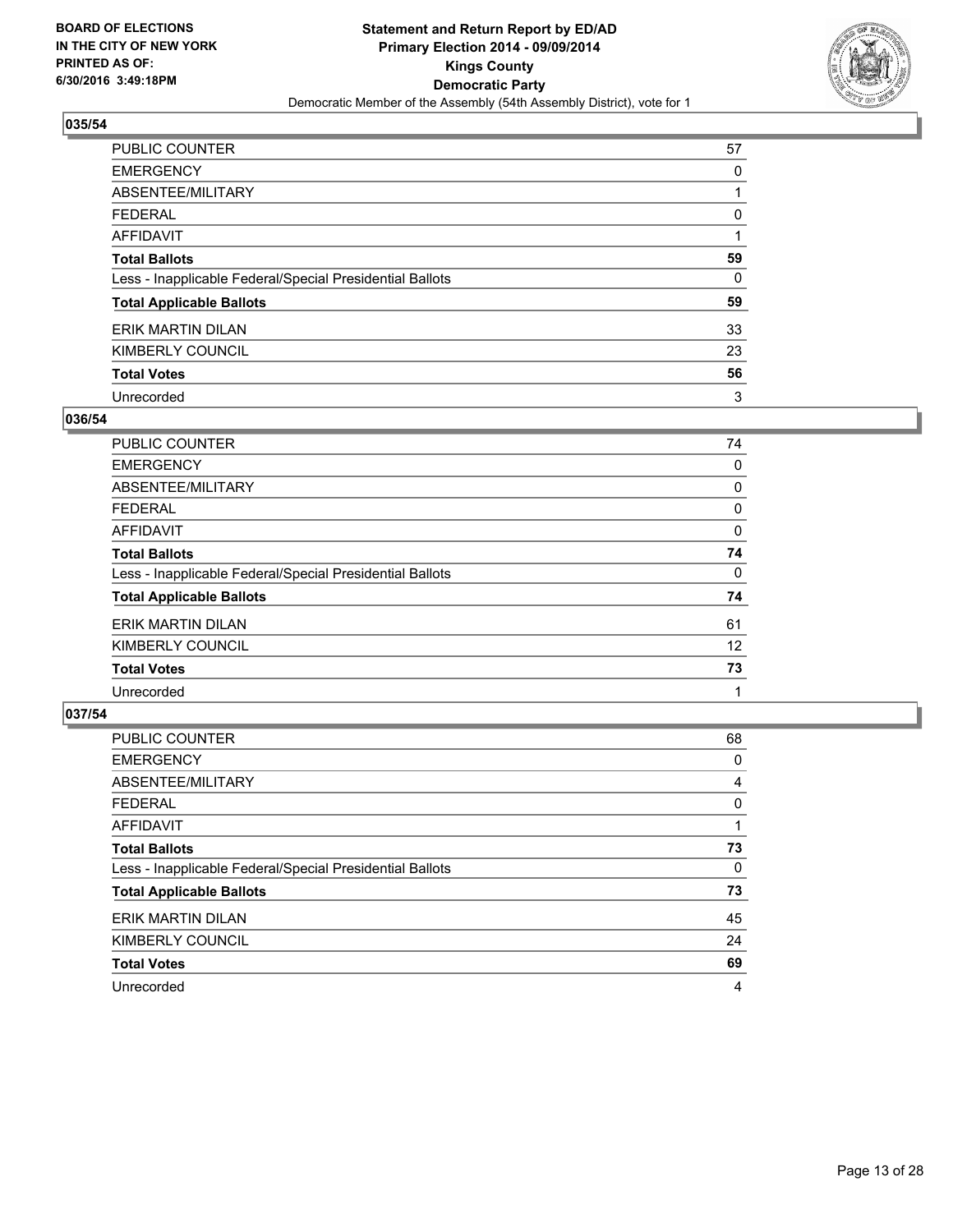

| <b>PUBLIC COUNTER</b>                                    | 76 |
|----------------------------------------------------------|----|
| <b>EMERGENCY</b>                                         | 0  |
| ABSENTEE/MILITARY                                        | 0  |
| <b>FEDERAL</b>                                           | 0  |
| <b>AFFIDAVIT</b>                                         | 3  |
| <b>Total Ballots</b>                                     | 79 |
| Less - Inapplicable Federal/Special Presidential Ballots | 0  |
| <b>Total Applicable Ballots</b>                          | 79 |
| ERIK MARTIN DILAN                                        | 54 |
| KIMBERLY COUNCIL                                         | 20 |
| <b>Total Votes</b>                                       | 74 |
| Unrecorded                                               | 5  |

#### **039/54**

| PUBLIC COUNTER                                           | 61             |
|----------------------------------------------------------|----------------|
| <b>EMERGENCY</b>                                         | 0              |
| ABSENTEE/MILITARY                                        | 0              |
| <b>FEDERAL</b>                                           | 0              |
| AFFIDAVIT                                                | $\overline{2}$ |
| <b>Total Ballots</b>                                     | 63             |
| Less - Inapplicable Federal/Special Presidential Ballots | 0              |
| <b>Total Applicable Ballots</b>                          | 63             |
| <b>ERIK MARTIN DILAN</b>                                 | 36             |
| KIMBERLY COUNCIL                                         | 23             |
| LORI BOOZER (WRITE-IN)                                   |                |
| <b>VICTOR ESERBURG (WRITE-IN)</b>                        | 1              |
| <b>Total Votes</b>                                       | 61             |
| Unrecorded                                               | $\overline{2}$ |

| <b>Total Votes</b>                                       | 8 |
|----------------------------------------------------------|---|
| KIMBERLY COUNCIL                                         | 2 |
| <b>ERIK MARTIN DILAN</b>                                 | 6 |
| <b>Total Applicable Ballots</b>                          | 8 |
| Less - Inapplicable Federal/Special Presidential Ballots | 0 |
| <b>Total Ballots</b>                                     | 8 |
| <b>AFFIDAVIT</b>                                         | 0 |
| <b>FEDERAL</b>                                           | 0 |
| ABSENTEE/MILITARY                                        | 0 |
| <b>EMERGENCY</b>                                         | 0 |
| PUBLIC COUNTER                                           | 8 |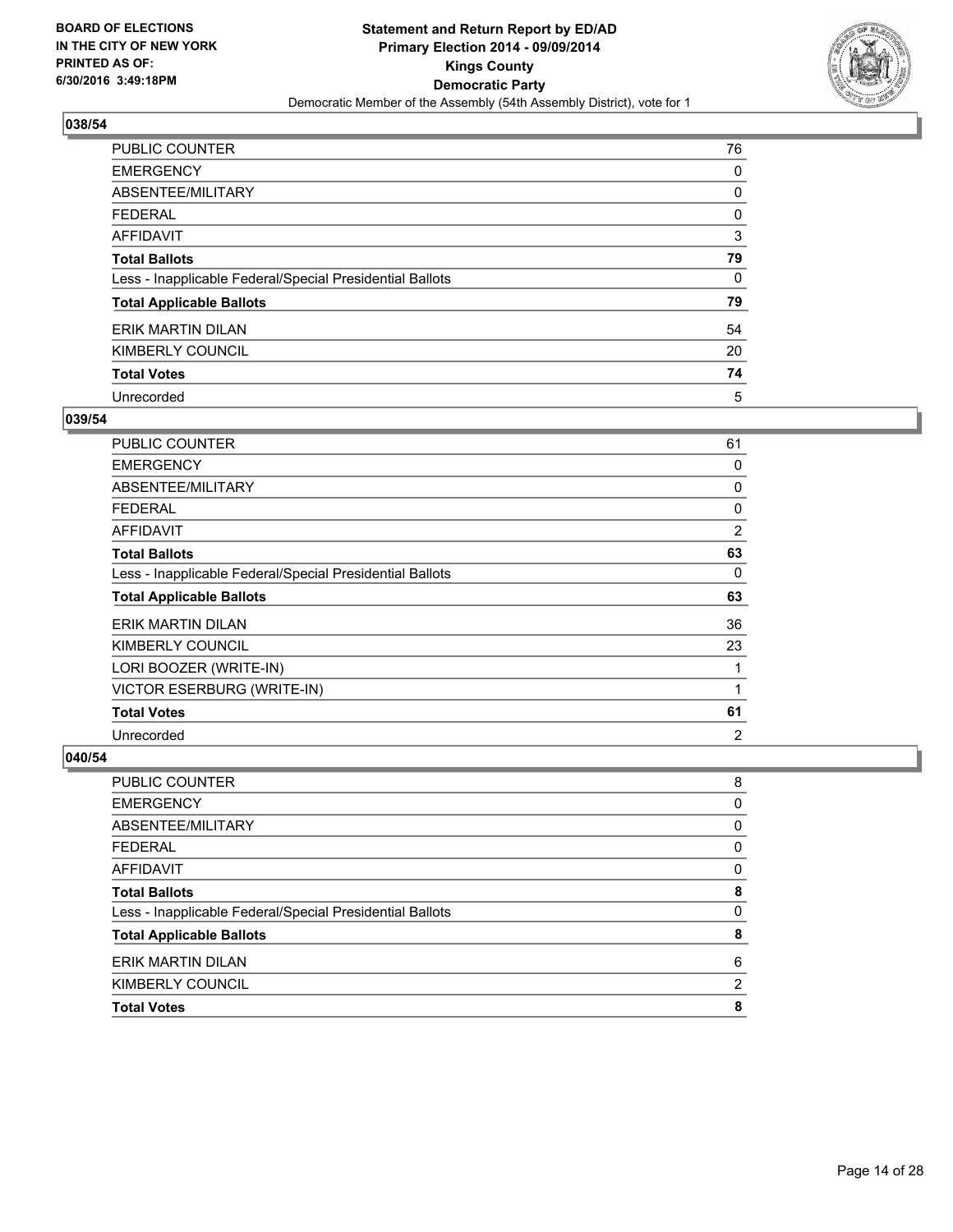

| <b>PUBLIC COUNTER</b>                                    | 69 |
|----------------------------------------------------------|----|
| <b>EMERGENCY</b>                                         | 0  |
| ABSENTEE/MILITARY                                        |    |
| <b>FEDERAL</b>                                           | 0  |
| <b>AFFIDAVIT</b>                                         |    |
| <b>Total Ballots</b>                                     | 71 |
| Less - Inapplicable Federal/Special Presidential Ballots | 0  |
| <b>Total Applicable Ballots</b>                          | 71 |
| ERIK MARTIN DILAN                                        | 25 |
| KIMBERLY COUNCIL                                         | 39 |
| <b>Total Votes</b>                                       | 64 |
| Unrecorded                                               | 7  |

#### **042/54**

| <b>PUBLIC COUNTER</b>                                    | 75 |
|----------------------------------------------------------|----|
| <b>EMERGENCY</b>                                         | 0  |
| ABSENTEE/MILITARY                                        |    |
| <b>FEDERAL</b>                                           | 0  |
| AFFIDAVIT                                                |    |
| <b>Total Ballots</b>                                     | 77 |
| Less - Inapplicable Federal/Special Presidential Ballots | 0  |
| <b>Total Applicable Ballots</b>                          | 77 |
| <b>ERIK MARTIN DILAN</b>                                 | 47 |
| KIMBERLY COUNCIL                                         | 25 |
| IDA MIRANDA (WRITE-IN)                                   |    |
| <b>Total Votes</b>                                       | 73 |
| Unrecorded                                               | 4  |

| <b>PUBLIC COUNTER</b>                                    | 76 |
|----------------------------------------------------------|----|
| <b>EMERGENCY</b>                                         | 0  |
| ABSENTEE/MILITARY                                        |    |
| <b>FEDERAL</b>                                           | 0  |
| AFFIDAVIT                                                | 0  |
| <b>Total Ballots</b>                                     | 77 |
| Less - Inapplicable Federal/Special Presidential Ballots | 0  |
| <b>Total Applicable Ballots</b>                          | 77 |
| ERIK MARTIN DILAN                                        | 33 |
| KIMBERLY COUNCIL                                         | 39 |
| <b>Total Votes</b>                                       | 72 |
| Unrecorded                                               | 5  |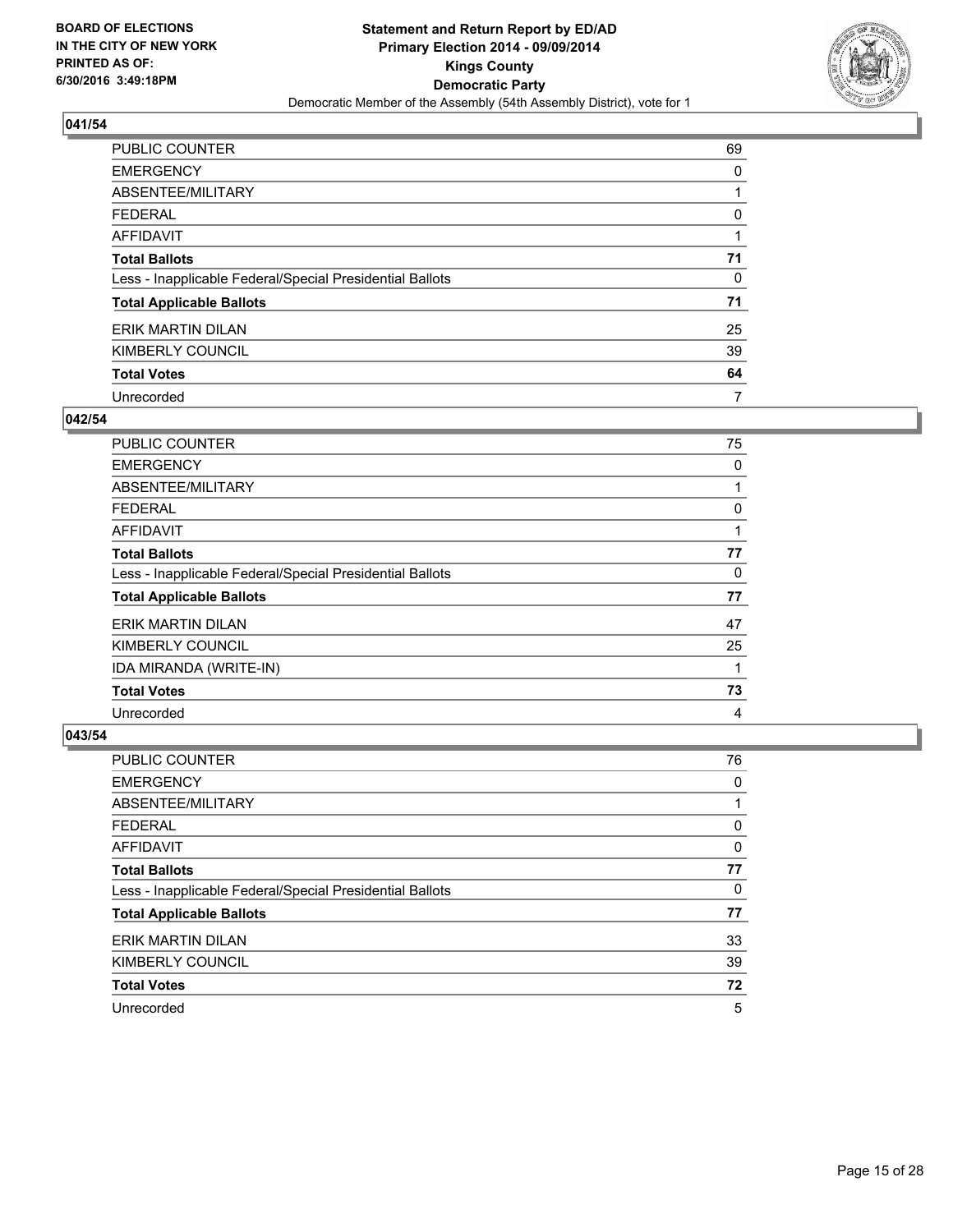

| <b>PUBLIC COUNTER</b>                                    | 41 |
|----------------------------------------------------------|----|
| <b>EMERGENCY</b>                                         | 0  |
| ABSENTEE/MILITARY                                        |    |
| <b>FEDERAL</b>                                           | 0  |
| <b>AFFIDAVIT</b>                                         | 0  |
| <b>Total Ballots</b>                                     | 42 |
| Less - Inapplicable Federal/Special Presidential Ballots | 0  |
| <b>Total Applicable Ballots</b>                          | 42 |
| ERIK MARTIN DILAN                                        | 24 |
| KIMBERLY COUNCIL                                         | 17 |
| <b>Total Votes</b>                                       | 41 |
| Unrecorded                                               |    |

#### **045/54**

| <b>PUBLIC COUNTER</b>                                    | 61 |
|----------------------------------------------------------|----|
| <b>EMERGENCY</b>                                         | 0  |
| ABSENTEE/MILITARY                                        | 3  |
| <b>FEDERAL</b>                                           | 0  |
| AFFIDAVIT                                                | 0  |
| <b>Total Ballots</b>                                     | 64 |
| Less - Inapplicable Federal/Special Presidential Ballots | 0  |
| <b>Total Applicable Ballots</b>                          | 64 |
| <b>ERIK MARTIN DILAN</b>                                 | 36 |
| KIMBERLY COUNCIL                                         | 23 |
| UNATTRIBUTABLE WRITE-IN (WRITE-IN)                       | 1  |
| <b>Total Votes</b>                                       | 60 |
| Unrecorded                                               | 4  |

| <b>PUBLIC COUNTER</b>                                    | 65             |
|----------------------------------------------------------|----------------|
| <b>EMERGENCY</b>                                         | 0              |
| ABSENTEE/MILITARY                                        | $\overline{2}$ |
| FEDERAL                                                  | 0              |
| AFFIDAVIT                                                | $\overline{2}$ |
| <b>Total Ballots</b>                                     | 69             |
| Less - Inapplicable Federal/Special Presidential Ballots | 0              |
| <b>Total Applicable Ballots</b>                          | 69             |
| <b>ERIK MARTIN DILAN</b>                                 | 45             |
| KIMBERLY COUNCIL                                         | 22             |
| <b>Total Votes</b>                                       | 67             |
| Unrecorded                                               | 2              |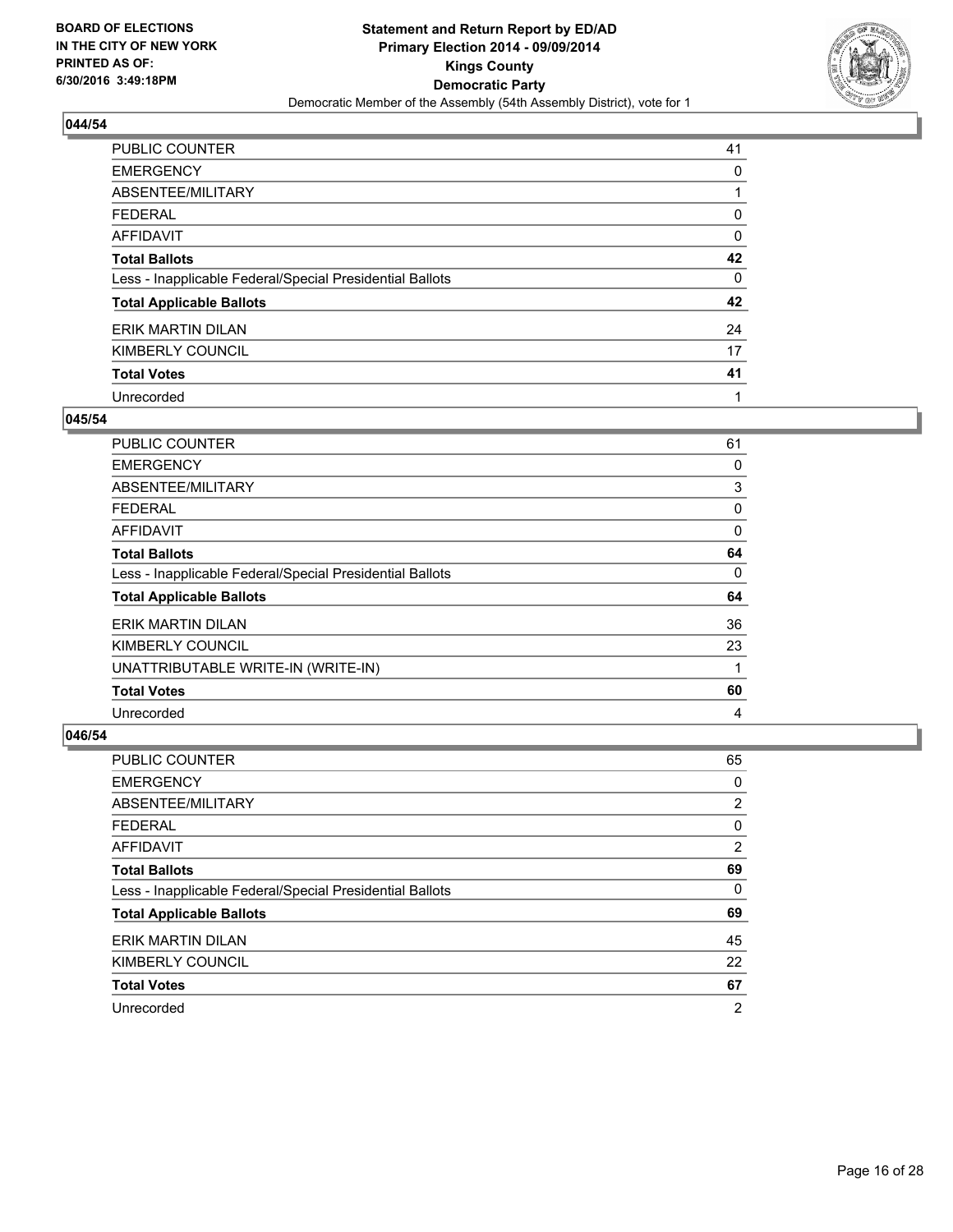

| PUBLIC COUNTER                                           | 41             |
|----------------------------------------------------------|----------------|
| <b>EMERGENCY</b>                                         | 0              |
| ABSENTEE/MILITARY                                        | 0              |
| <b>FEDERAL</b>                                           | 0              |
| AFFIDAVIT                                                | $\overline{2}$ |
| <b>Total Ballots</b>                                     | 43             |
| Less - Inapplicable Federal/Special Presidential Ballots | 0              |
| <b>Total Applicable Ballots</b>                          | 43             |
| <b>ERIK MARTIN DILAN</b>                                 | 33             |
| KIMBERLY COUNCIL                                         | 9              |
| <b>Total Votes</b>                                       | 42             |
| Unrecorded                                               | 1              |

#### **048/54**

| PUBLIC COUNTER                                           | 30 |
|----------------------------------------------------------|----|
| <b>EMERGENCY</b>                                         | 0  |
| ABSENTEE/MILITARY                                        | 2  |
| <b>FEDERAL</b>                                           | 0  |
| <b>AFFIDAVIT</b>                                         |    |
| <b>Total Ballots</b>                                     | 33 |
| Less - Inapplicable Federal/Special Presidential Ballots | 0  |
| <b>Total Applicable Ballots</b>                          | 33 |
| ERIK MARTIN DILAN                                        | 22 |
| KIMBERLY COUNCIL                                         | 9  |
| <b>Total Votes</b>                                       | 31 |
| Unrecorded                                               | 2  |
|                                                          |    |

| <b>PUBLIC COUNTER</b>                                    | 36 |
|----------------------------------------------------------|----|
| <b>EMERGENCY</b>                                         | 0  |
| ABSENTEE/MILITARY                                        | 0  |
| <b>FEDERAL</b>                                           | 0  |
| <b>AFFIDAVIT</b>                                         | 0  |
| <b>Total Ballots</b>                                     | 36 |
| Less - Inapplicable Federal/Special Presidential Ballots | 0  |
| <b>Total Applicable Ballots</b>                          | 36 |
| <b>ERIK MARTIN DILAN</b>                                 | 26 |
| KIMBERLY COUNCIL                                         | 4  |
| UNATTRIBUTABLE WRITE-IN (WRITE-IN)                       |    |
| <b>Total Votes</b>                                       | 31 |
| Unrecorded                                               | 5  |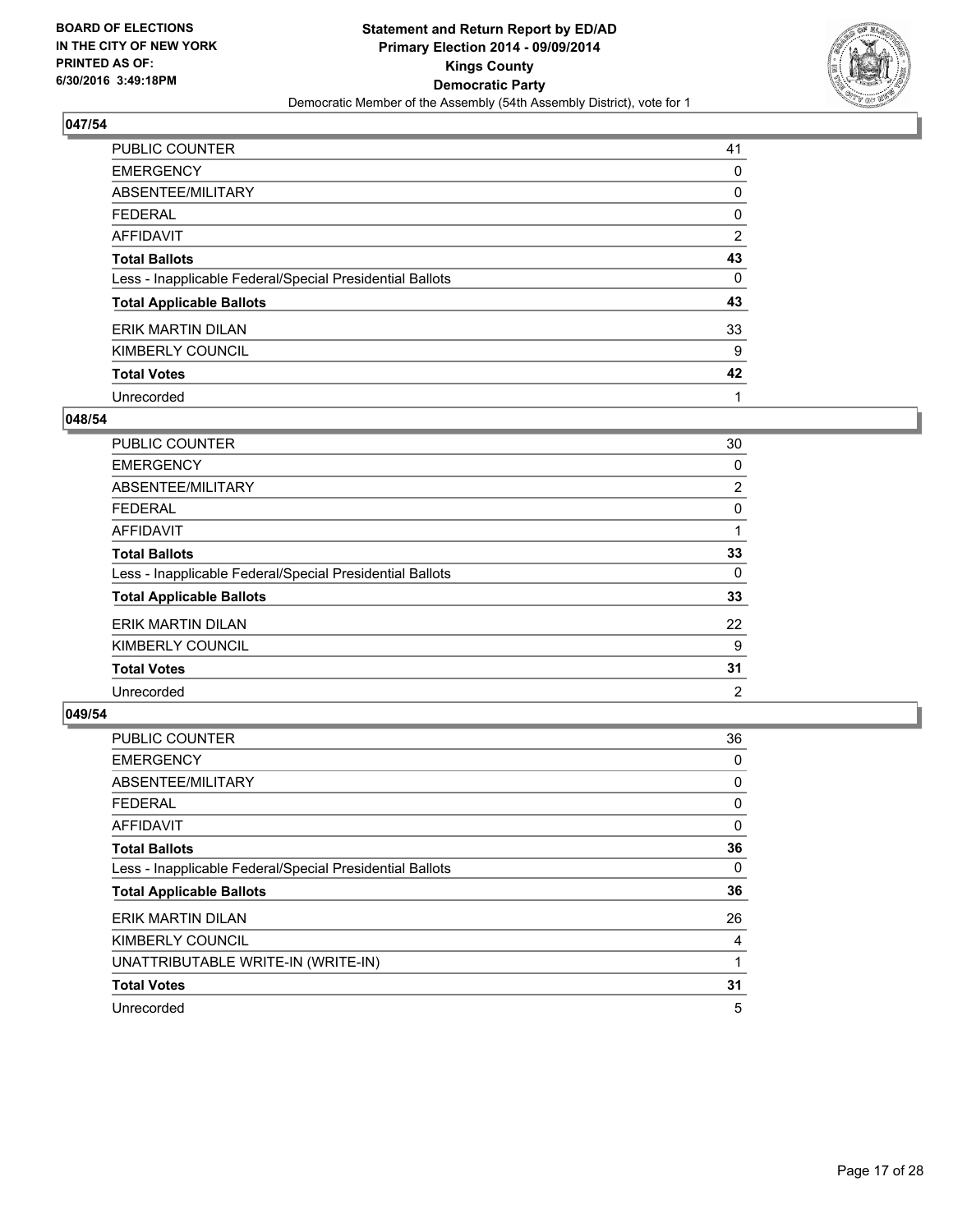

| <b>PUBLIC COUNTER</b>                                    | 69 |
|----------------------------------------------------------|----|
| <b>EMERGENCY</b>                                         | 0  |
| ABSENTEE/MILITARY                                        | 0  |
| <b>FEDERAL</b>                                           | 0  |
| <b>AFFIDAVIT</b>                                         | 0  |
| <b>Total Ballots</b>                                     | 69 |
| Less - Inapplicable Federal/Special Presidential Ballots | 0  |
| <b>Total Applicable Ballots</b>                          | 69 |
| ERIK MARTIN DILAN                                        | 43 |
| KIMBERLY COUNCIL                                         | 25 |
| <b>Total Votes</b>                                       | 68 |
| Unrecorded                                               | 1  |

#### **051/54**

| PUBLIC COUNTER                                           | 82 |
|----------------------------------------------------------|----|
| <b>EMERGENCY</b>                                         | 0  |
| ABSENTEE/MILITARY                                        | 0  |
| <b>FEDERAL</b>                                           | 0  |
| <b>AFFIDAVIT</b>                                         | 0  |
| <b>Total Ballots</b>                                     | 82 |
| Less - Inapplicable Federal/Special Presidential Ballots | 0  |
| <b>Total Applicable Ballots</b>                          | 82 |
| ERIK MARTIN DILAN                                        | 56 |
| KIMBERLY COUNCIL                                         | 20 |
| <b>Total Votes</b>                                       | 76 |
| Unrecorded                                               | 6  |
|                                                          |    |

| PUBLIC COUNTER                                           | 31 |
|----------------------------------------------------------|----|
| <b>EMERGENCY</b>                                         | 0  |
| ABSENTEE/MILITARY                                        | 0  |
| <b>FEDERAL</b>                                           | 0  |
| <b>AFFIDAVIT</b>                                         | 0  |
| <b>Total Ballots</b>                                     | 31 |
| Less - Inapplicable Federal/Special Presidential Ballots | 0  |
| <b>Total Applicable Ballots</b>                          | 31 |
| <b>ERIK MARTIN DILAN</b>                                 | 19 |
| KIMBERLY COUNCIL                                         | 4  |
| <b>Total Votes</b>                                       | 23 |
| Unrecorded                                               | 8  |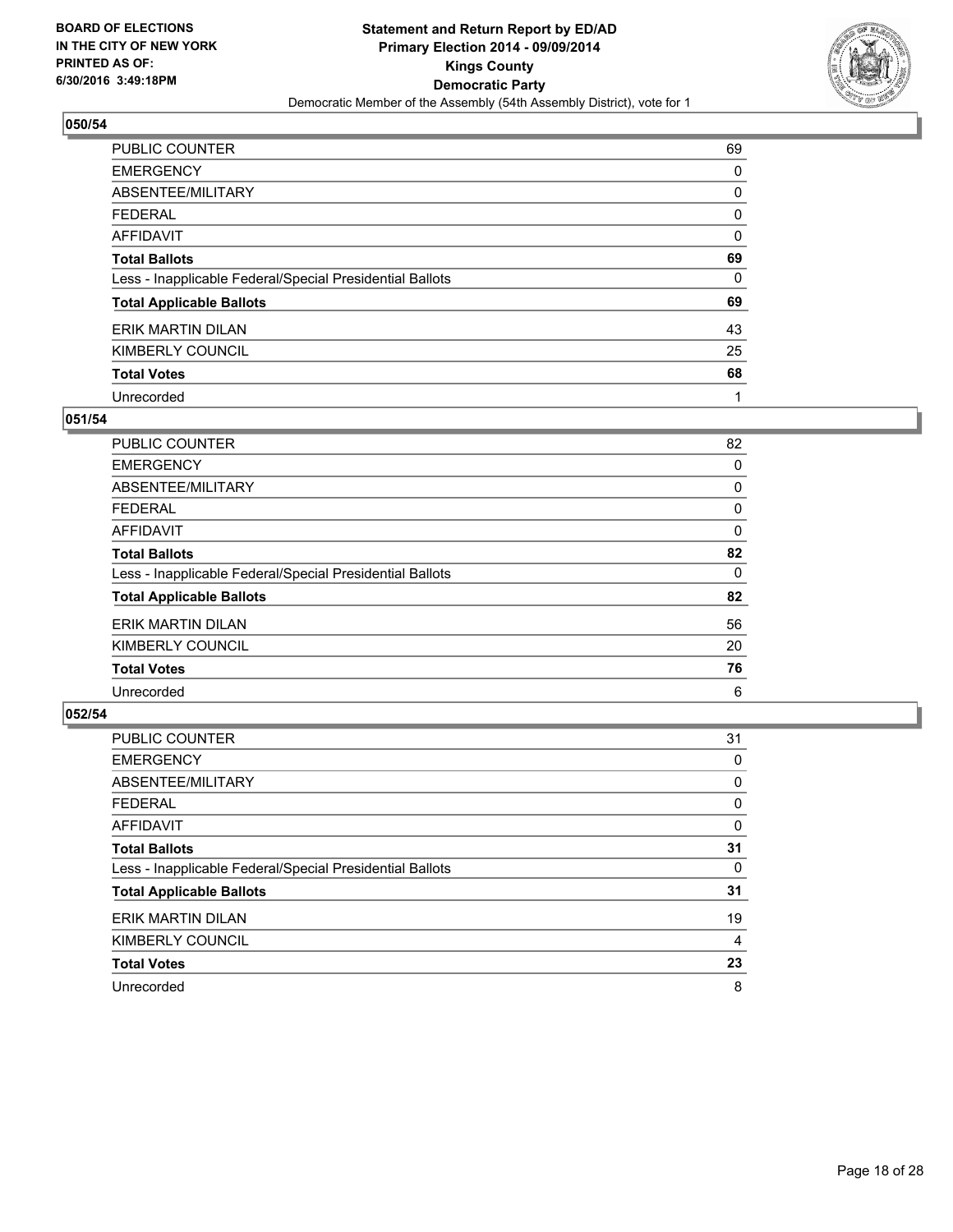

| <b>Total Votes</b>                                       | 25           |
|----------------------------------------------------------|--------------|
| KIMBERLY COUNCIL                                         | 6            |
| ERIK MARTIN DILAN                                        | 19           |
| <b>Total Applicable Ballots</b>                          | 25           |
| Less - Inapplicable Federal/Special Presidential Ballots | $\mathbf{0}$ |
| <b>Total Ballots</b>                                     | 25           |
| AFFIDAVIT                                                | 0            |
| <b>FEDERAL</b>                                           | $\Omega$     |
| <b>ABSENTEE/MILITARY</b>                                 | 0            |
| <b>EMERGENCY</b>                                         | 0            |
| PUBLIC COUNTER                                           | 25           |

## **054/54**

| PUBLIC COUNTER                                           | 53 |
|----------------------------------------------------------|----|
| <b>EMERGENCY</b>                                         | 0  |
| ABSENTEE/MILITARY                                        |    |
| <b>FEDERAL</b>                                           | 0  |
| <b>AFFIDAVIT</b>                                         | 0  |
| <b>Total Ballots</b>                                     | 54 |
| Less - Inapplicable Federal/Special Presidential Ballots | 0  |
| <b>Total Applicable Ballots</b>                          | 54 |
| ERIK MARTIN DILAN                                        | 38 |
| KIMBERLY COUNCIL                                         | 12 |
| <b>Total Votes</b>                                       | 50 |
| Unrecorded                                               | 4  |
|                                                          |    |

| <b>PUBLIC COUNTER</b>                                    | 39 |
|----------------------------------------------------------|----|
| <b>EMERGENCY</b>                                         | 0  |
| ABSENTEE/MILITARY                                        | 0  |
| <b>FEDERAL</b>                                           | 0  |
| AFFIDAVIT                                                | 3  |
| <b>Total Ballots</b>                                     | 42 |
| Less - Inapplicable Federal/Special Presidential Ballots | 0  |
| <b>Total Applicable Ballots</b>                          | 42 |
| ERIK MARTIN DILAN                                        | 36 |
| KIMBERLY COUNCIL                                         | 5  |
| <b>Total Votes</b>                                       | 41 |
| Unrecorded                                               |    |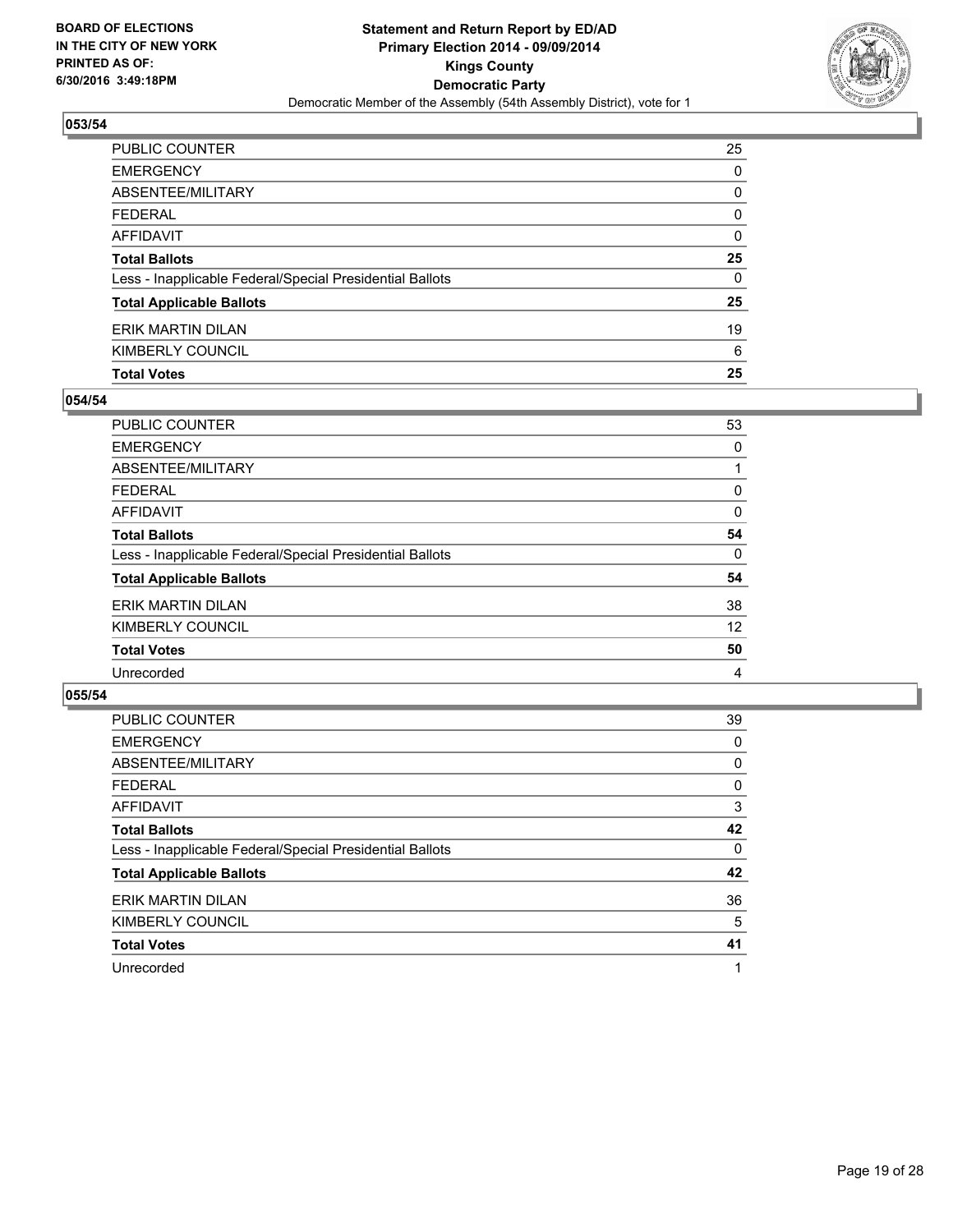

| <b>PUBLIC COUNTER</b>                                    | 40 |
|----------------------------------------------------------|----|
| <b>EMERGENCY</b>                                         | 0  |
| ABSENTEE/MILITARY                                        | 0  |
| <b>FEDERAL</b>                                           | 0  |
| <b>AFFIDAVIT</b>                                         |    |
| <b>Total Ballots</b>                                     | 41 |
| Less - Inapplicable Federal/Special Presidential Ballots | 0  |
| <b>Total Applicable Ballots</b>                          | 41 |
| ERIK MARTIN DILAN                                        | 33 |
| KIMBERLY COUNCIL                                         | 5  |
| <b>Total Votes</b>                                       | 38 |
| Unrecorded                                               | 3  |

#### **057/54**

| PUBLIC COUNTER                                           | 55 |
|----------------------------------------------------------|----|
| <b>EMERGENCY</b>                                         | 0  |
| ABSENTEE/MILITARY                                        | 0  |
| <b>FEDERAL</b>                                           | 0  |
| <b>AFFIDAVIT</b>                                         | 0  |
| <b>Total Ballots</b>                                     | 55 |
| Less - Inapplicable Federal/Special Presidential Ballots | 0  |
| <b>Total Applicable Ballots</b>                          | 55 |
| ERIK MARTIN DILAN                                        | 36 |
| KIMBERLY COUNCIL                                         | 11 |
| <b>Total Votes</b>                                       | 47 |
| Unrecorded                                               | 8  |

| PUBLIC COUNTER                                           | 43 |
|----------------------------------------------------------|----|
| <b>EMERGENCY</b>                                         | 0  |
| ABSENTEE/MILITARY                                        | 0  |
| <b>FEDERAL</b>                                           | 0  |
| AFFIDAVIT                                                | 0  |
| <b>Total Ballots</b>                                     | 43 |
| Less - Inapplicable Federal/Special Presidential Ballots | 0  |
| <b>Total Applicable Ballots</b>                          | 43 |
| <b>ERIK MARTIN DILAN</b>                                 | 34 |
| KIMBERLY COUNCIL                                         | 6  |
| <b>Total Votes</b>                                       | 40 |
| Unrecorded                                               | 3  |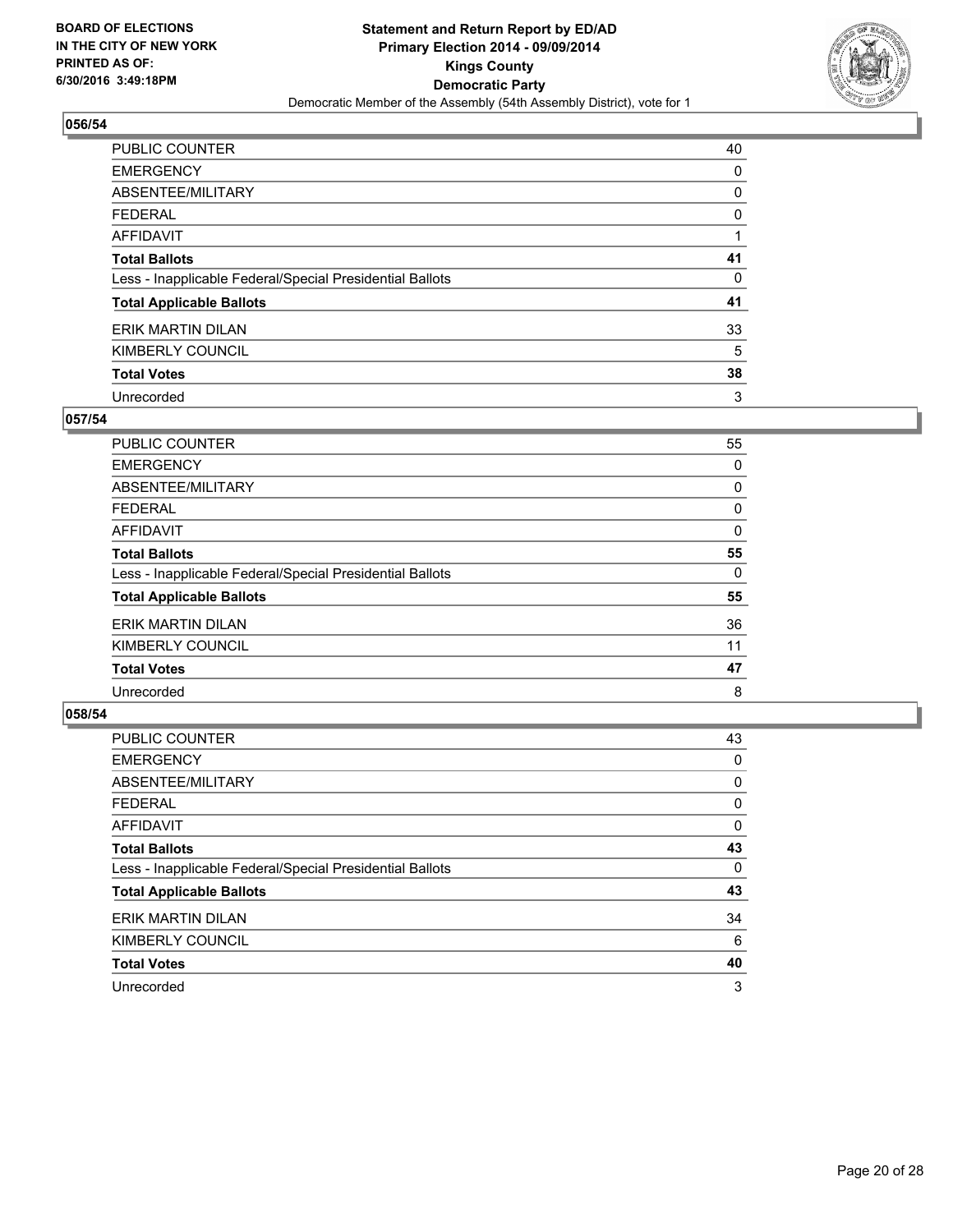

| <b>PUBLIC COUNTER</b>                                    | 40             |
|----------------------------------------------------------|----------------|
| <b>EMERGENCY</b>                                         | 0              |
| ABSENTEE/MILITARY                                        | 0              |
| <b>FEDERAL</b>                                           | 0              |
| <b>AFFIDAVIT</b>                                         | $\overline{2}$ |
| <b>Total Ballots</b>                                     | 42             |
| Less - Inapplicable Federal/Special Presidential Ballots | 0              |
| <b>Total Applicable Ballots</b>                          | 42             |
| ERIK MARTIN DILAN                                        | 33             |
| KIMBERLY COUNCIL                                         | 6              |
| <b>Total Votes</b>                                       | 39             |
| Unrecorded                                               | 3              |

#### **060/54**

| <b>PUBLIC COUNTER</b>                                    | 116 |
|----------------------------------------------------------|-----|
| <b>EMERGENCY</b>                                         | 0   |
| ABSENTEE/MILITARY                                        | 0   |
| <b>FEDERAL</b>                                           | 0   |
| AFFIDAVIT                                                | 0   |
| <b>Total Ballots</b>                                     | 116 |
| Less - Inapplicable Federal/Special Presidential Ballots | 0   |
| <b>Total Applicable Ballots</b>                          | 116 |
| ERIK MARTIN DILAN                                        | 56  |
| KIMBERLY COUNCIL                                         | 54  |
| <b>Total Votes</b>                                       | 110 |
| Unrecorded                                               | 6   |

| PUBLIC COUNTER                                           | 75 |
|----------------------------------------------------------|----|
| <b>EMERGENCY</b>                                         | 0  |
| ABSENTEE/MILITARY                                        |    |
| <b>FEDERAL</b>                                           | 0  |
| AFFIDAVIT                                                | 0  |
| <b>Total Ballots</b>                                     | 76 |
| Less - Inapplicable Federal/Special Presidential Ballots | 0  |
| <b>Total Applicable Ballots</b>                          | 76 |
| ERIK MARTIN DILAN                                        | 48 |
| KIMBERLY COUNCIL                                         | 24 |
| <b>Total Votes</b>                                       | 72 |
| Unrecorded                                               | 4  |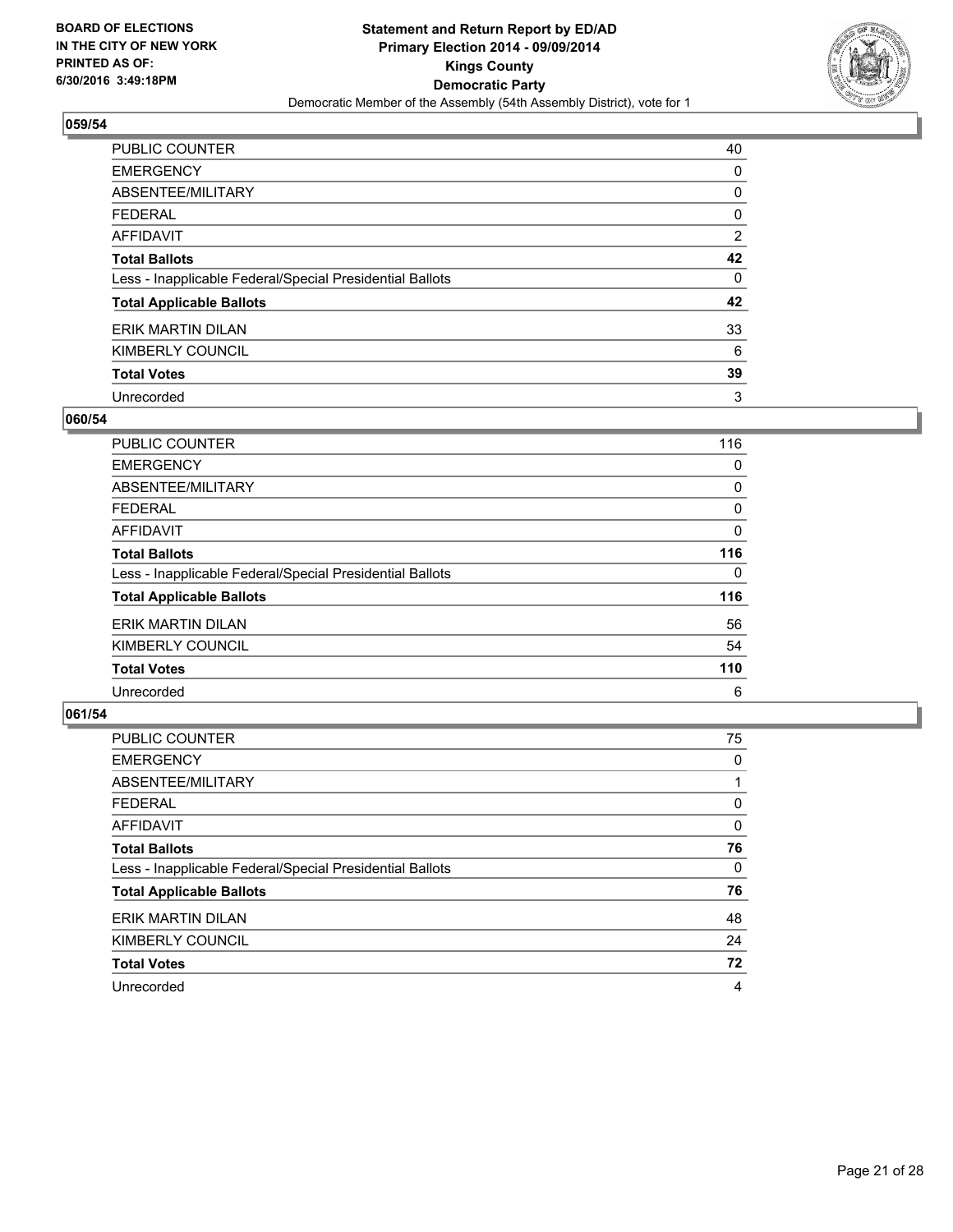

| <b>PUBLIC COUNTER</b>                                    | 40             |
|----------------------------------------------------------|----------------|
| <b>EMERGENCY</b>                                         | 0              |
| ABSENTEE/MILITARY                                        | 3              |
| <b>FEDERAL</b>                                           | 0              |
| AFFIDAVIT                                                | 2              |
| <b>Total Ballots</b>                                     | 45             |
| Less - Inapplicable Federal/Special Presidential Ballots | 0              |
| <b>Total Applicable Ballots</b>                          | 45             |
| ERIK MARTIN DILAN                                        | 17             |
| KIMBERLY COUNCIL                                         | 25             |
| ADRIANO ESPALLAY (WRITE-IN)                              |                |
| <b>Total Votes</b>                                       | 43             |
| Unrecorded                                               | $\overline{2}$ |

#### **063/54**

| <b>PUBLIC COUNTER</b>                                    | 77 |
|----------------------------------------------------------|----|
| <b>EMERGENCY</b>                                         | 0  |
| ABSENTEE/MILITARY                                        | 4  |
| <b>FEDERAL</b>                                           | 0  |
| AFFIDAVIT                                                |    |
| <b>Total Ballots</b>                                     | 82 |
| Less - Inapplicable Federal/Special Presidential Ballots | 0  |
| <b>Total Applicable Ballots</b>                          | 82 |
| ERIK MARTIN DILAN                                        | 36 |
| KIMBERLY COUNCIL                                         | 45 |
| <b>Total Votes</b>                                       | 81 |
| Unrecorded                                               | 1  |

| PUBLIC COUNTER                                           | 30 |
|----------------------------------------------------------|----|
| <b>EMERGENCY</b>                                         | 0  |
| ABSENTEE/MILITARY                                        |    |
| <b>FEDERAL</b>                                           | 0  |
| <b>AFFIDAVIT</b>                                         | 0  |
| <b>Total Ballots</b>                                     | 31 |
| Less - Inapplicable Federal/Special Presidential Ballots | 0  |
| <b>Total Applicable Ballots</b>                          | 31 |
| ERIK MARTIN DILAN                                        | 13 |
| KIMBERLY COUNCIL                                         | 16 |
| <b>Total Votes</b>                                       | 29 |
| Unrecorded                                               | 2  |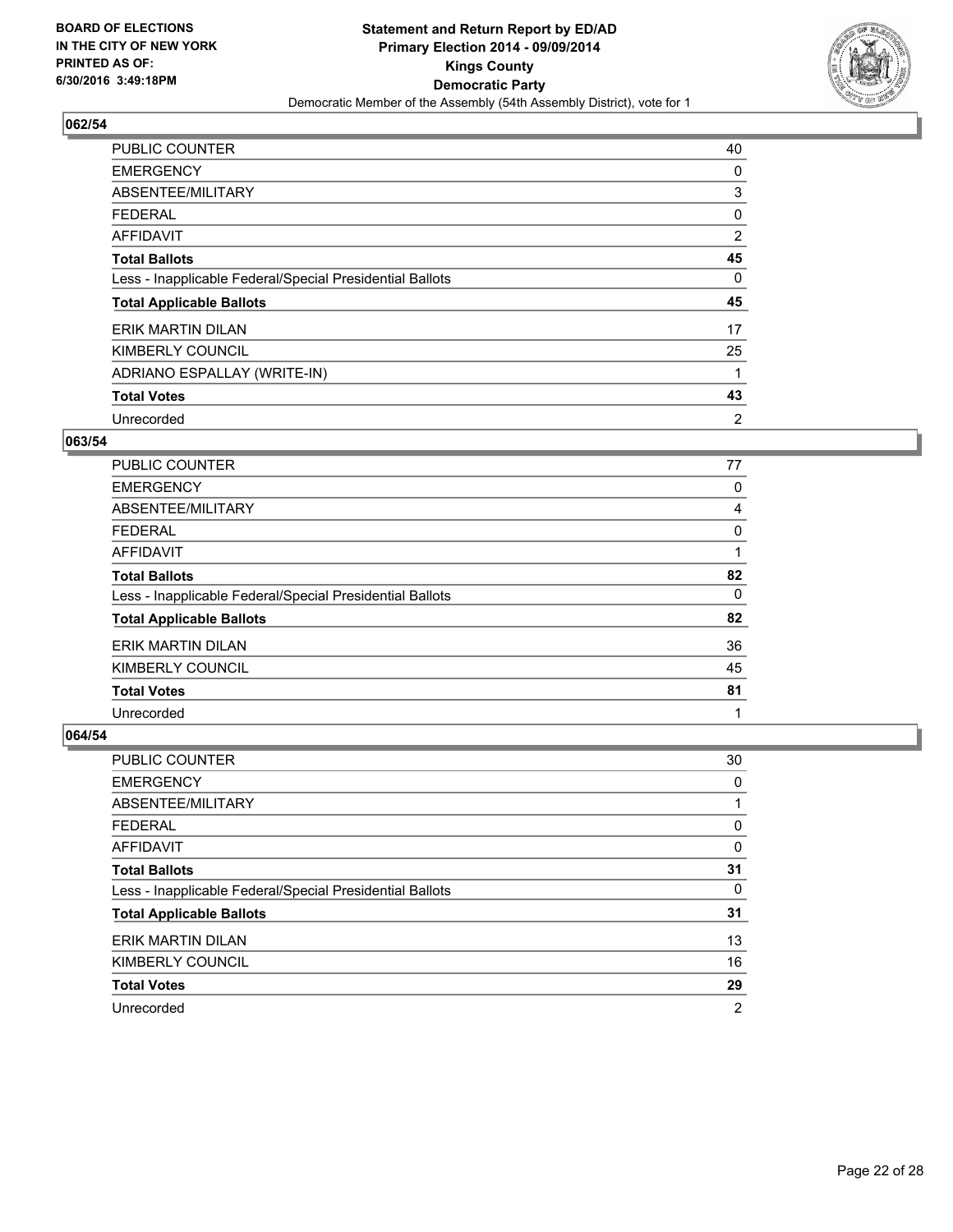

| <b>PUBLIC COUNTER</b>                                    | 70 |
|----------------------------------------------------------|----|
| <b>EMERGENCY</b>                                         | 0  |
| ABSENTEE/MILITARY                                        | 0  |
| <b>FEDERAL</b>                                           | 0  |
| <b>AFFIDAVIT</b>                                         | 4  |
| <b>Total Ballots</b>                                     | 74 |
| Less - Inapplicable Federal/Special Presidential Ballots | 0  |
| <b>Total Applicable Ballots</b>                          | 74 |
| <b>ERIK MARTIN DILAN</b>                                 | 26 |
| KIMBERLY COUNCIL                                         | 43 |
| UNATTRIBUTABLE WRITE-IN (WRITE-IN)                       |    |
| <b>Total Votes</b>                                       | 70 |
| Unrecorded                                               | 4  |

## **066/54**

| <b>PUBLIC COUNTER</b>                                    | 15 |
|----------------------------------------------------------|----|
| <b>EMERGENCY</b>                                         | 0  |
| ABSENTEE/MILITARY                                        | 0  |
| <b>FEDERAL</b>                                           | 0  |
| AFFIDAVIT                                                |    |
| <b>Total Ballots</b>                                     | 16 |
| Less - Inapplicable Federal/Special Presidential Ballots | 0  |
| <b>Total Applicable Ballots</b>                          | 16 |
| <b>ERIK MARTIN DILAN</b>                                 | 4  |
| KIMBERLY COUNCIL                                         | 12 |
| <b>Total Votes</b>                                       | 16 |

| <b>PUBLIC COUNTER</b>                                    | 44 |
|----------------------------------------------------------|----|
| <b>EMERGENCY</b>                                         | 0  |
| ABSENTEE/MILITARY                                        | 0  |
| <b>FEDERAL</b>                                           | 0  |
| AFFIDAVIT                                                |    |
| <b>Total Ballots</b>                                     | 45 |
| Less - Inapplicable Federal/Special Presidential Ballots | 0  |
| <b>Total Applicable Ballots</b>                          | 45 |
| ERIK MARTIN DILAN                                        | 21 |
| KIMBERLY COUNCIL                                         | 21 |
| <b>Total Votes</b>                                       | 42 |
| Unrecorded                                               | 3  |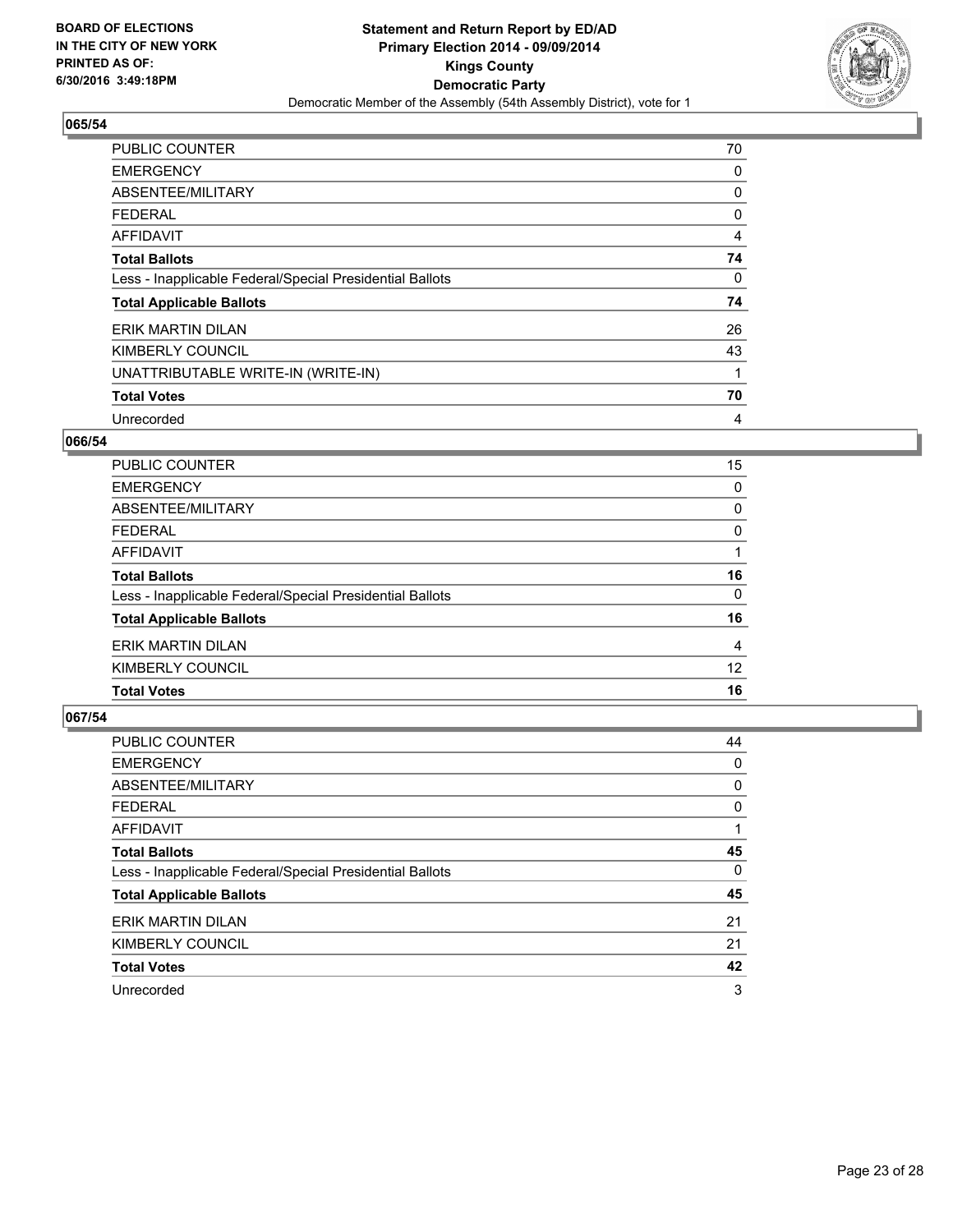

| <b>PUBLIC COUNTER</b>                                    | 26 |
|----------------------------------------------------------|----|
| <b>EMERGENCY</b>                                         | 0  |
| ABSENTEE/MILITARY                                        | 0  |
| <b>FEDERAL</b>                                           | 0  |
| <b>AFFIDAVIT</b>                                         | 0  |
| <b>Total Ballots</b>                                     | 26 |
| Less - Inapplicable Federal/Special Presidential Ballots | 0  |
| <b>Total Applicable Ballots</b>                          | 26 |
| ERIK MARTIN DILAN                                        | 13 |
| KIMBERLY COUNCIL                                         | 12 |
| <b>Total Votes</b>                                       | 25 |
| Unrecorded                                               | 1  |

#### **069/54**

| PUBLIC COUNTER                                           | 37 |
|----------------------------------------------------------|----|
| <b>EMERGENCY</b>                                         | 0  |
| ABSENTEE/MILITARY                                        |    |
| <b>FEDERAL</b>                                           | 0  |
| <b>AFFIDAVIT</b>                                         |    |
| <b>Total Ballots</b>                                     | 39 |
| Less - Inapplicable Federal/Special Presidential Ballots | 0  |
| <b>Total Applicable Ballots</b>                          | 39 |
| ERIK MARTIN DILAN                                        | 22 |
| KIMBERLY COUNCIL                                         | 15 |
| <b>Total Votes</b>                                       | 37 |
| Unrecorded                                               | 2  |
|                                                          |    |

| PUBLIC COUNTER                                           | 32       |
|----------------------------------------------------------|----------|
| <b>EMERGENCY</b>                                         | 0        |
| ABSENTEE/MILITARY                                        | 0        |
| <b>FEDERAL</b>                                           | 0        |
| <b>AFFIDAVIT</b>                                         | $\Omega$ |
| <b>Total Ballots</b>                                     | 32       |
| Less - Inapplicable Federal/Special Presidential Ballots | $\Omega$ |
| <b>Total Applicable Ballots</b>                          | 32       |
| <b>ERIK MARTIN DILAN</b>                                 | 14       |
| KIMBERLY COUNCIL                                         | 18       |
| <b>Total Votes</b>                                       | 32       |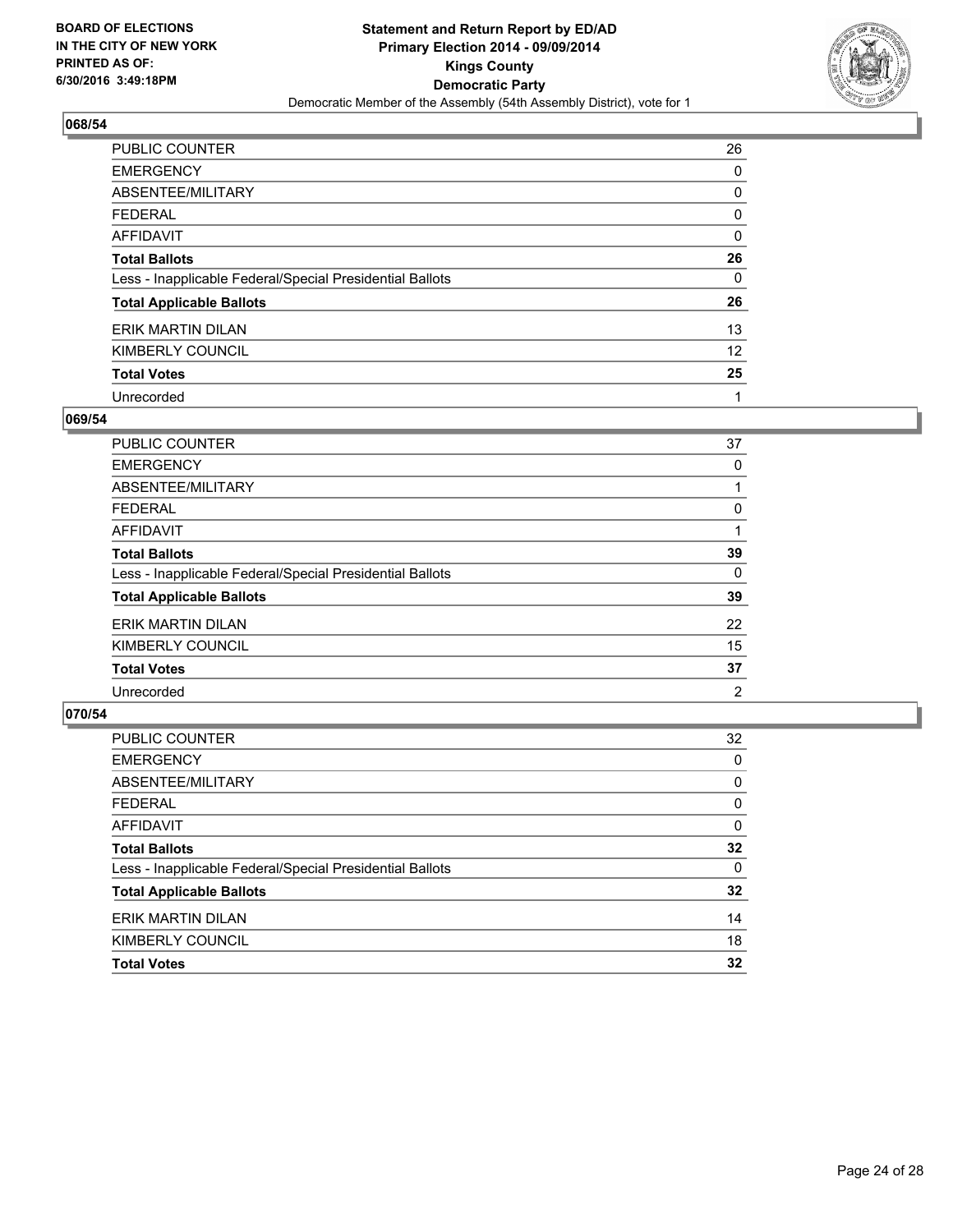

| <b>PUBLIC COUNTER</b>                                    | 28 |
|----------------------------------------------------------|----|
| <b>EMERGENCY</b>                                         | 0  |
| ABSENTEE/MILITARY                                        | 0  |
| FEDERAL                                                  | 0  |
| AFFIDAVIT                                                | 0  |
| <b>Total Ballots</b>                                     | 28 |
| Less - Inapplicable Federal/Special Presidential Ballots | 0  |
| <b>Total Applicable Ballots</b>                          | 28 |
| <b>ERIK MARTIN DILAN</b>                                 | 17 |
| KIMBERLY COUNCIL                                         | 11 |
| <b>Total Votes</b>                                       | 28 |

#### **072/54 COMBINED into: 005/54**

#### **073/54**

| PUBLIC COUNTER                                           | 48             |
|----------------------------------------------------------|----------------|
| <b>EMERGENCY</b>                                         | 0              |
| ABSENTEE/MILITARY                                        | 0              |
| <b>FEDERAL</b>                                           | 0              |
| AFFIDAVIT                                                | 0              |
| <b>Total Ballots</b>                                     | 48             |
| Less - Inapplicable Federal/Special Presidential Ballots | 0              |
| <b>Total Applicable Ballots</b>                          | 48             |
| ERIK MARTIN DILAN                                        | 36             |
| KIMBERLY COUNCIL                                         | 10             |
| <b>Total Votes</b>                                       | 46             |
| Unrecorded                                               | $\overline{2}$ |

| <b>Total Votes</b>                                       | 45       |
|----------------------------------------------------------|----------|
| KIMBERLY COUNCIL                                         | 27       |
| ERIK MARTIN DILAN                                        | 18       |
| <b>Total Applicable Ballots</b>                          | 45       |
| Less - Inapplicable Federal/Special Presidential Ballots | $\Omega$ |
| <b>Total Ballots</b>                                     | 45       |
| <b>AFFIDAVIT</b>                                         | $\Omega$ |
| <b>FEDERAL</b>                                           | $\Omega$ |
| ABSENTEE/MILITARY                                        |          |
| <b>EMERGENCY</b>                                         | 0        |
| PUBLIC COUNTER                                           | 44       |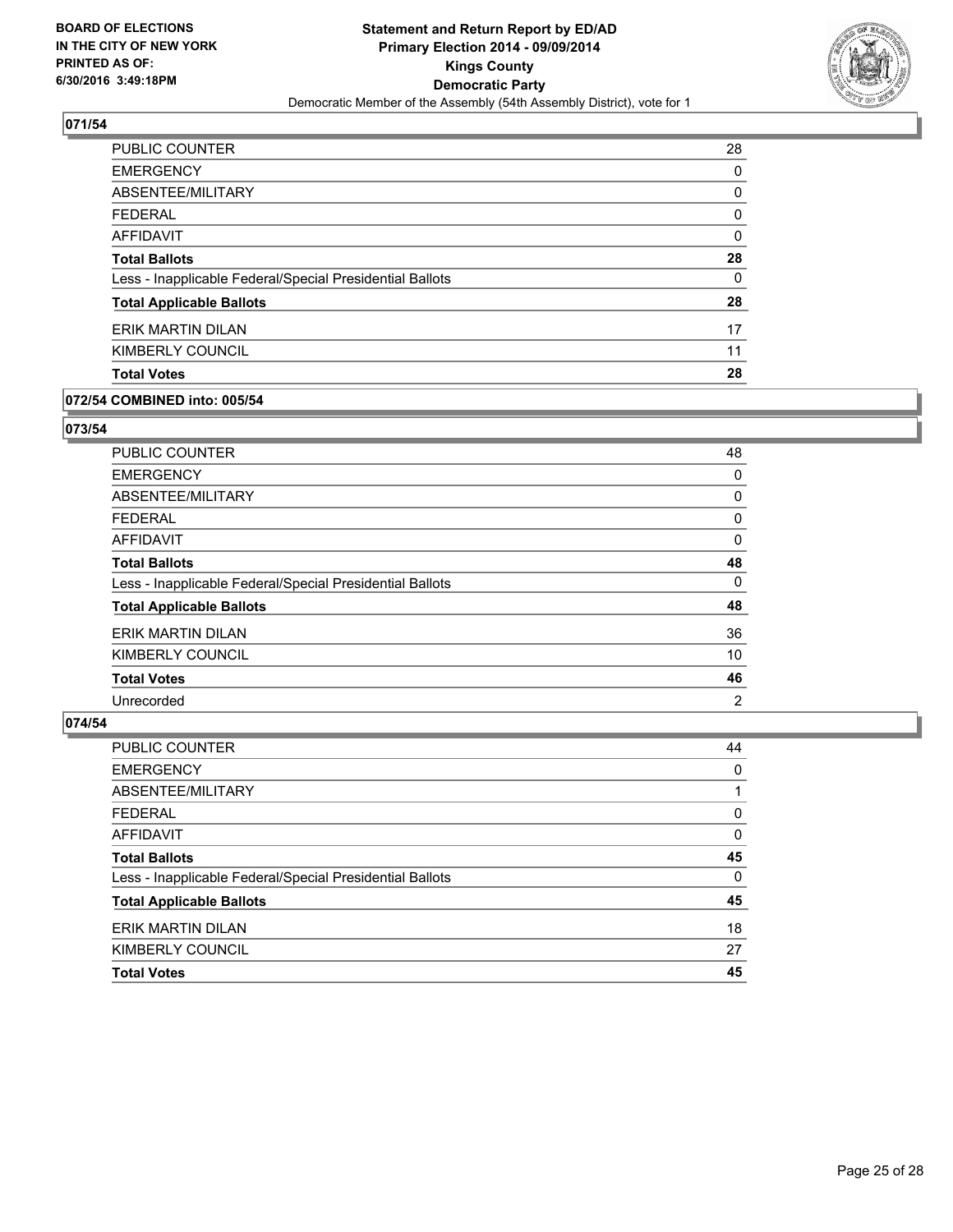

| <b>Total Votes</b>                                       | 12              |
|----------------------------------------------------------|-----------------|
| KIMBERLY COUNCIL                                         | 7               |
| ERIK MARTIN DILAN                                        | 5               |
| <b>Total Applicable Ballots</b>                          | 12              |
| Less - Inapplicable Federal/Special Presidential Ballots | 0               |
| <b>Total Ballots</b>                                     | 12              |
| AFFIDAVIT                                                | 0               |
| <b>FEDERAL</b>                                           | $\Omega$        |
| <b>ABSENTEE/MILITARY</b>                                 | 0               |
| <b>EMERGENCY</b>                                         | 0               |
| PUBLIC COUNTER                                           | 12 <sup>2</sup> |

## **076/54**

| PUBLIC COUNTER                                           | 54 |
|----------------------------------------------------------|----|
| <b>EMERGENCY</b>                                         | 0  |
| ABSENTEE/MILITARY                                        |    |
| <b>FEDERAL</b>                                           | 0  |
| AFFIDAVIT                                                |    |
| <b>Total Ballots</b>                                     | 56 |
| Less - Inapplicable Federal/Special Presidential Ballots | 0  |
| <b>Total Applicable Ballots</b>                          | 56 |
| ERIK MARTIN DILAN                                        | 26 |
| KIMBERLY COUNCIL                                         | 26 |
| <b>Total Votes</b>                                       | 52 |
| Unrecorded                                               | 4  |
|                                                          |    |

| PUBLIC COUNTER                                           | 35       |
|----------------------------------------------------------|----------|
| <b>EMERGENCY</b>                                         | 0        |
| ABSENTEE/MILITARY                                        |          |
| <b>FEDERAL</b>                                           | 0        |
| <b>AFFIDAVIT</b>                                         | $\Omega$ |
| <b>Total Ballots</b>                                     | 36       |
| Less - Inapplicable Federal/Special Presidential Ballots | $\Omega$ |
| <b>Total Applicable Ballots</b>                          | 36       |
| ERIK MARTIN DILAN                                        | 22       |
| KIMBERLY COUNCIL                                         | 14       |
| <b>Total Votes</b>                                       | 36       |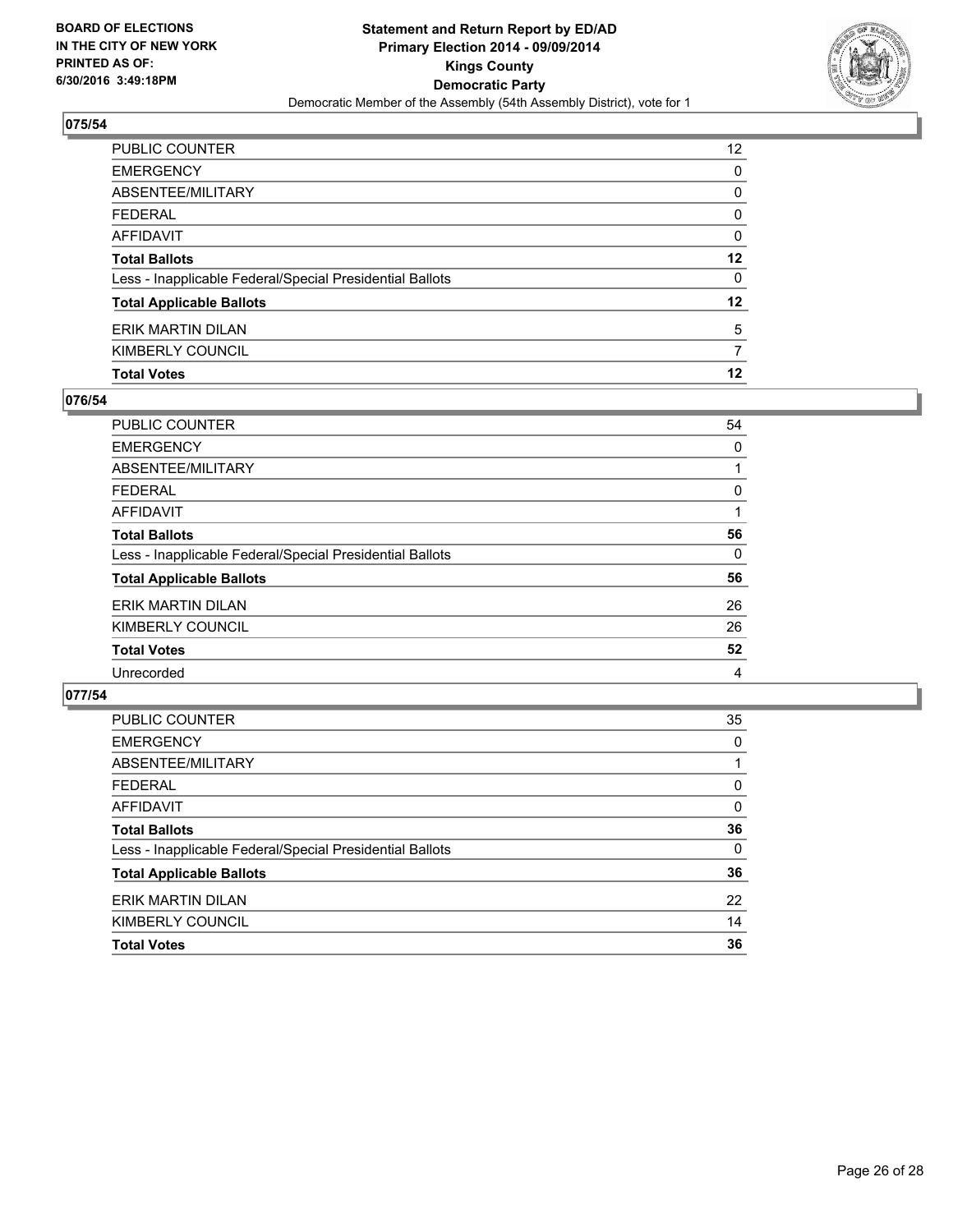

| <b>Total Votes</b>                                       | 0 |
|----------------------------------------------------------|---|
| KIMBERLY COUNCIL                                         | 0 |
| <b>ERIK MARTIN DILAN</b>                                 | 0 |
| <b>Total Applicable Ballots</b>                          | 0 |
| Less - Inapplicable Federal/Special Presidential Ballots | 0 |
| <b>Total Ballots</b>                                     | 0 |
| <b>AFFIDAVIT</b>                                         | 0 |
| <b>FEDERAL</b>                                           | 0 |
| ABSENTEE/MILITARY                                        | 0 |
| <b>EMERGENCY</b>                                         | 0 |
| PUBLIC COUNTER                                           | 0 |

| <b>PUBLIC COUNTER</b>                                    | 25 |
|----------------------------------------------------------|----|
| <b>EMERGENCY</b>                                         | 0  |
| ABSENTEE/MILITARY                                        | 0  |
| <b>FEDERAL</b>                                           | 0  |
| AFFIDAVIT                                                | 0  |
| <b>Total Ballots</b>                                     | 25 |
| Less - Inapplicable Federal/Special Presidential Ballots | 0  |
| <b>Total Applicable Ballots</b>                          | 25 |
| ERIK MARTIN DILAN                                        | 20 |
| KIMBERLY COUNCIL                                         | 3  |
| <b>Total Votes</b>                                       | 23 |
| Unrecorded                                               | 2  |